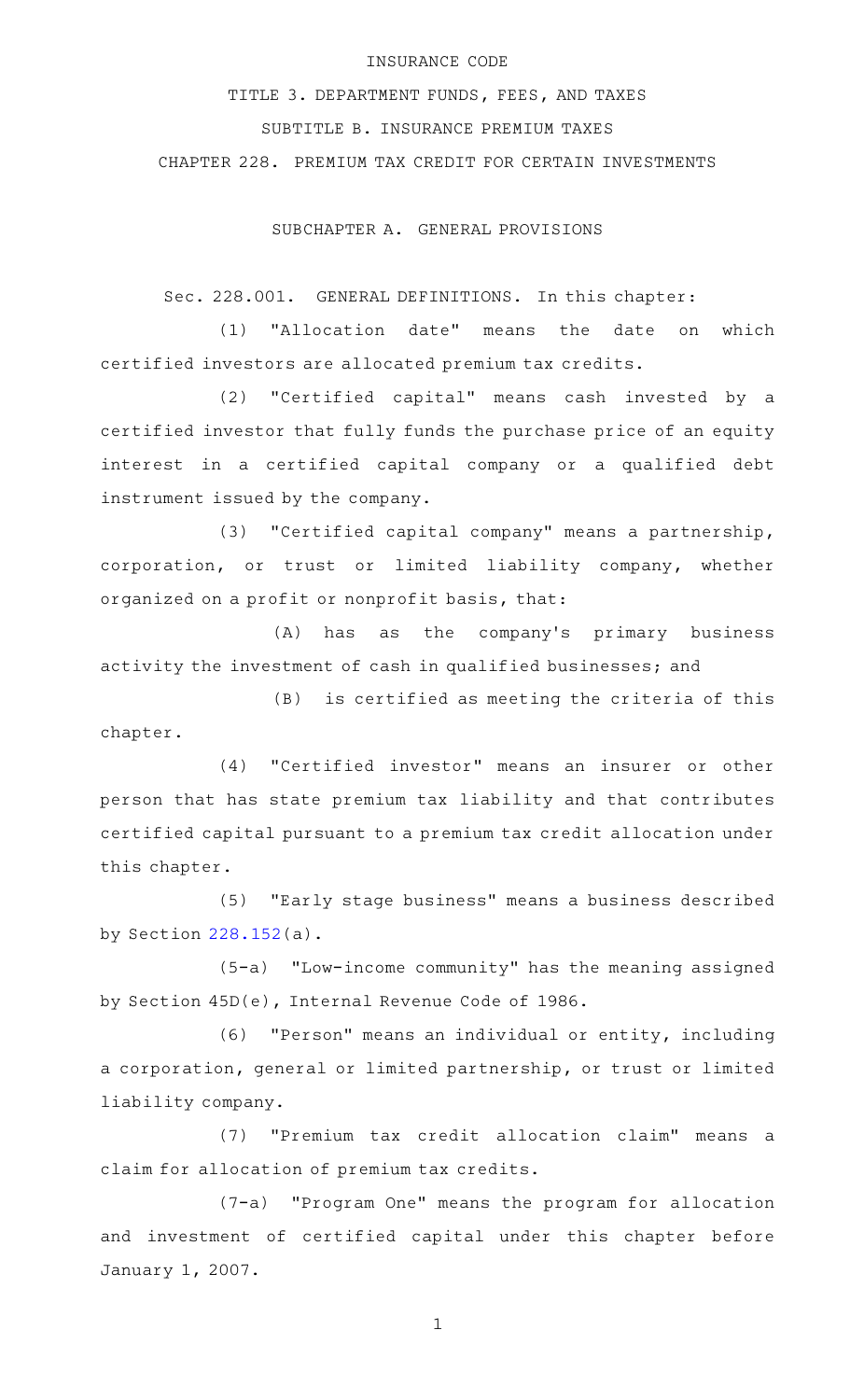(7-b) "Program Two" means the program for allocation and investment of certified capital under this chapter on or after January 1, 2007.

(8) "Qualified business" means a business described by Section [228.201.](http://www.statutes.legis.state.tx.us/GetStatute.aspx?Code=IN&Value=228.201)

(9) "Qualified debt instrument" means a debt instrument issued by a certified capital company, at par value or a premium, that:

(A) has an original maturity date that is a date on or after the fifth anniversary of the date of issuance;

(B) has a repayment schedule that is not faster than a level principal amortization over five years; and

(C) does not have interest, distribution, or payment features that are related to:

(i) the profitability of the company; or

(ii) the performance of the company's investment portfolio.

(10) "Qualified investment" means the investment of cash by a certified capital company in a qualified business for the purchase of any debt, debt participation, equity, or hybrid security of any nature or description, including a debt instrument or security that has the characteristics of debt but that provides for conversion into equity or equity participation instruments such as options or warrants.

(11) "State premium tax liability" means:

(A) any liability incurred by any person under Chapter [221,](http://www.statutes.legis.state.tx.us/GetStatute.aspx?Code=IN&Value=221) [222,](http://www.statutes.legis.state.tx.us/GetStatute.aspx?Code=IN&Value=222) [223,](http://www.statutes.legis.state.tx.us/GetStatute.aspx?Code=IN&Value=223) [223A,](http://www.statutes.legis.state.tx.us/GetStatute.aspx?Code=IN&Value=223A) or [224](http://www.statutes.legis.state.tx.us/GetStatute.aspx?Code=IN&Value=224); or

(B) if the tax liability imposed under Chapter [221,](http://www.statutes.legis.state.tx.us/GetStatute.aspx?Code=IN&Value=221) [222,](http://www.statutes.legis.state.tx.us/GetStatute.aspx?Code=IN&Value=222) [223](http://www.statutes.legis.state.tx.us/GetStatute.aspx?Code=IN&Value=223), or [224](http://www.statutes.legis.state.tx.us/GetStatute.aspx?Code=IN&Value=224) is eliminated or reduced, any tax liability imposed on an insurer or other person that had premium tax liability under Subchapter A, Chapter 4, or Article 9.59 as those laws existed on January 1, 2003.

(12) "Strategic investment business" means a business described by Section [228.153\(](http://www.statutes.legis.state.tx.us/GetStatute.aspx?Code=IN&Value=228.153)a). Added by Acts 2007, 80th Leg., R.S., Ch. 730 (H.B. [2636](http://www.legis.state.tx.us/tlodocs/80R/billtext/html/HB02636F.HTM)), Sec. 1B.001, eff. April 1, 2009. Amended by: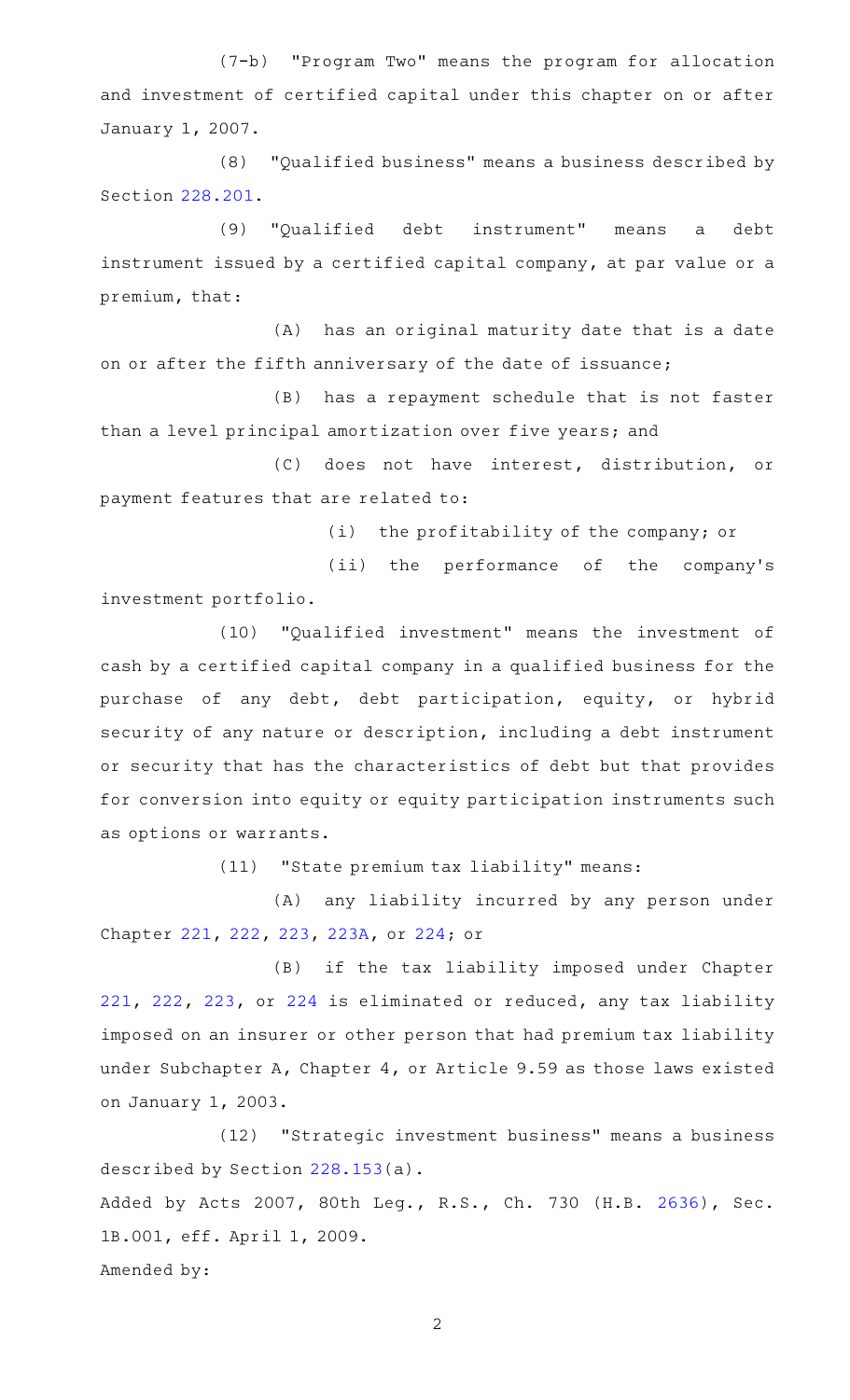Acts 2009, 81st Leg., R.S., Ch. 87 (S.B. [1969\)](http://www.legis.state.tx.us/tlodocs/81R/billtext/html/SB01969F.HTM), Sec. 14.001(a), eff. September 1, 2009.

Acts 2013, 83rd Leg., R.S., Ch. 569 (S.B. [734](http://www.legis.state.tx.us/tlodocs/83R/billtext/html/SB00734F.HTM)), Sec. 4, eff. June 14, 2013.

Sec. 228.002. DEFINITION OF AFFILIATE. In this chapter, "affiliate" of another person means:

(1) a person that is an affiliate for purposes of Section [823.003;](http://www.statutes.legis.state.tx.us/GetStatute.aspx?Code=IN&Value=823.003)

 $(2)$  a person that directly or indirectly:

(A) beneficially owns 10 percent or more of the outstanding voting securities or other voting or management interests of the other person, whether through rights, options, convertible interests, or otherwise; or

(B) controls or holds power to vote 10 percent or more of the outstanding voting securities or other voting or management interests of the other person;

(3) a person 10 percent or more of the outstanding voting securities or other voting or management interests of which are directly or indirectly:

 $(A)$  beneficially owned by the other person, whether through rights, options, convertible interests, or otherwise; or

(B) controlled or held with power to vote by the other person;

(4) a partnership in which the other person is a general partner;

(5) an officer, director, employee, or agent of the other person; or

(6) an immediate family member of an officer, director, employee, or agent described by Subdivision (5). Added by Acts 2007, 80th Leg., R.S., Ch. 730 (H.B. [2636](http://www.legis.state.tx.us/tlodocs/80R/billtext/html/HB02636F.HTM)), Sec. 1B.001, eff. April 1, 2009.

# SUBCHAPTER B. ADMINISTRATION AND PROMOTION

Sec. 228.051. ADMINISTRATION BY COMPTROLLER. The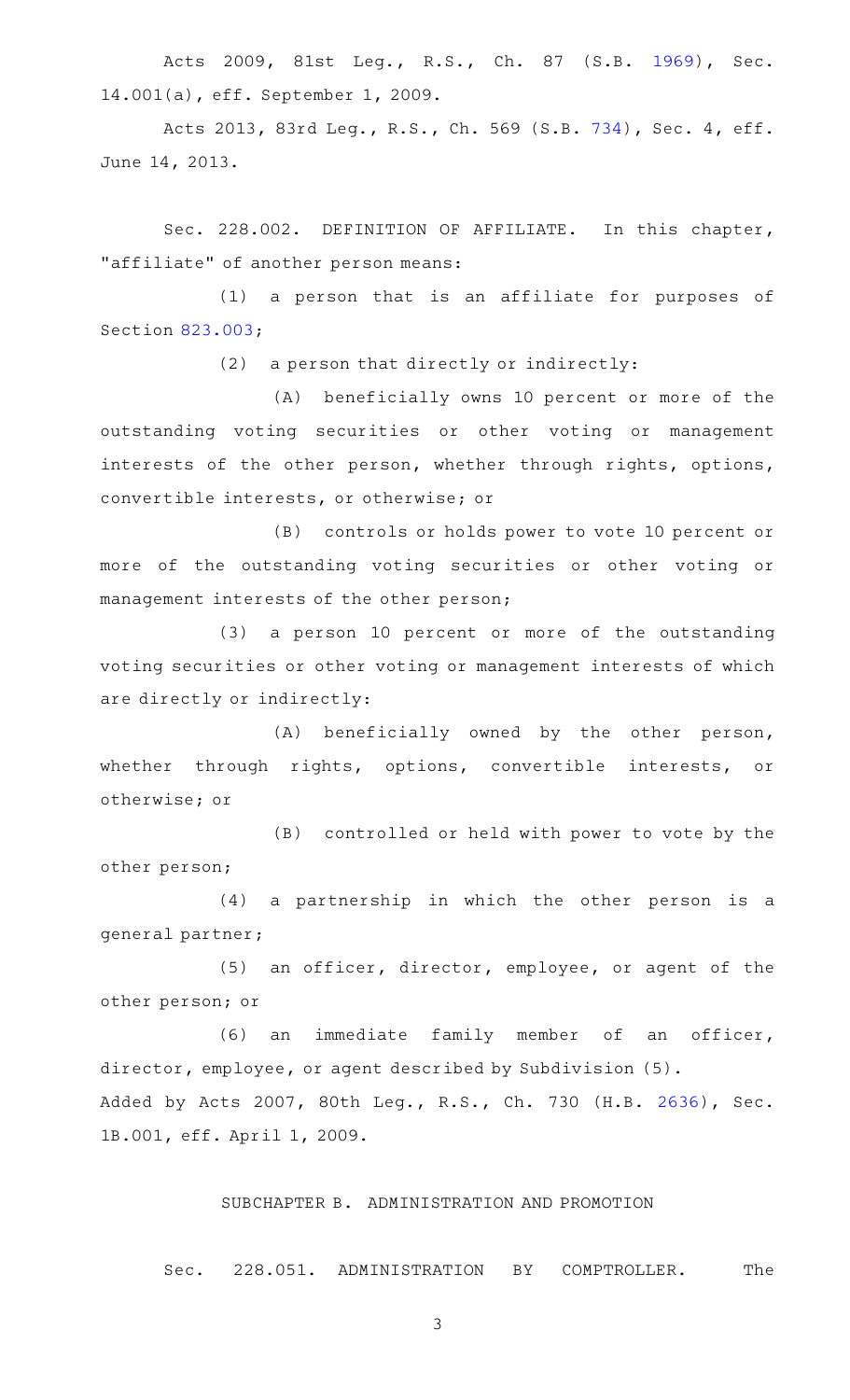comptroller shall administer this chapter.

Added by Acts 2007, 80th Leg., R.S., Ch. 730 (H.B. [2636](http://www.legis.state.tx.us/tlodocs/80R/billtext/html/HB02636F.HTM)), Sec. 1B.001, eff. April 1, 2009.

Sec. 228.052. RULES; FORMS. The comptroller shall adopt rules and forms as necessary to implement this chapter, including rules that:

(1) establish the application procedures for certified capital companies; and

(2) facilitate the transfer or assignment of premium tax credits by certified investors. Added by Acts 2007, 80th Leg., R.S., Ch. 730 (H.B. [2636](http://www.legis.state.tx.us/tlodocs/80R/billtext/html/HB02636F.HTM)), Sec.

1B.001, eff. April 1, 2009.

Sec. 228.053. REPORT TO LEGISLATURE. (a) The comptroller shall prepare a biennial report concerning the results of the implementation of this chapter. The report must include:

(1) the number of certified capital companies holding certified capital;

(2) the amount of certified capital invested in each certified capital company;

(3) the amount of certified capital the certified capital company invested in qualified businesses as of January 1, 2006, and the cumulative total for each subsequent year;

(4) the total amount of tax credits granted under this chapter for each year that credits have been granted;

(5) the performance of each certified capital company with respect to renewal and reporting requirements imposed under this chapter;

(6) with respect to the qualified businesses in which certified capital companies have invested:

 $(A)$  the classification of the qualified businesses according to the industrial sector and size of the business;

(B) the total number of jobs created by the investment and the average wages paid for the jobs; and

(C) the total number of jobs retained as a result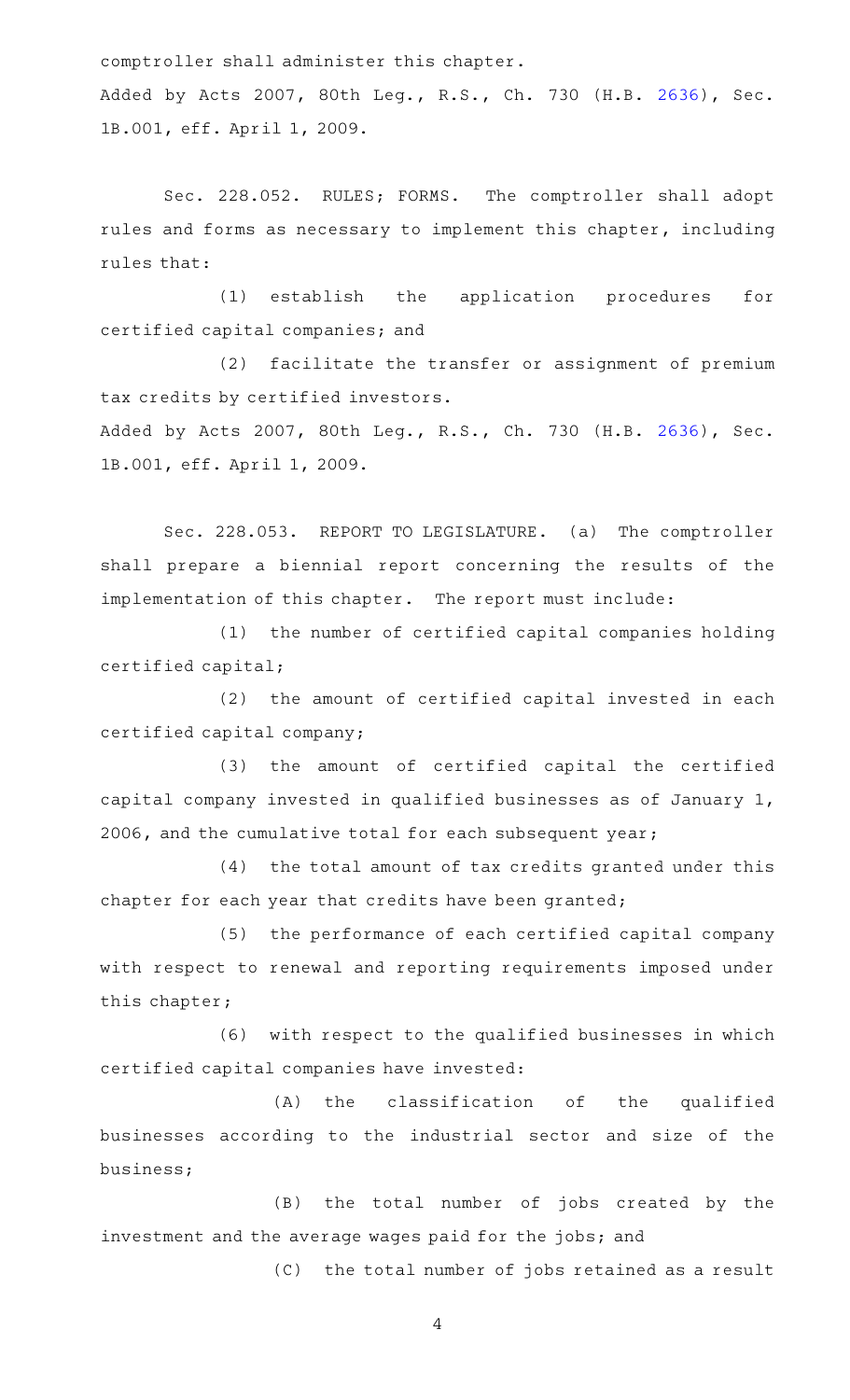of the investment and the average wages paid for the jobs; and

(7) the certified capital companies that have been decertified or that have failed to renew the certification and the reason for any decertification.

(b) The comptroller shall file the report with the governor, the lieutenant governor, and the speaker of the house of representatives not later than December 15 of each even-numbered year.

Added by Acts 2007, 80th Leg., R.S., Ch. 730 (H.B. [2636](http://www.legis.state.tx.us/tlodocs/80R/billtext/html/HB02636F.HTM)), Sec. 1B.001, eff. April 1, 2009.

Sec. 228.054. PROMOTION OF PROGRAM. The Texas Economic Development and Tourism Office shall promote the program established under this chapter in the Texas Business and Community Economic Development Clearinghouse.

Added by Acts 2007, 80th Leg., R.S., Ch. 730 (H.B. [2636](http://www.legis.state.tx.us/tlodocs/80R/billtext/html/HB02636F.HTM)), Sec. 1B.001, eff. April 1, 2009.

# SUBCHAPTER C. APPLICATION FOR AND GENERAL OPERATION OF CERTIFIED CAPITAL COMPANIES

Sec. 228.101. APPLICATION FOR CERTIFICATION. (a) An applicant for certification must file the application in the form prescribed by the comptroller. The application must be accompanied by a nonrefundable application fee of \$7,500.

(b) The application must include an audited balance sheet of the applicant, with an unqualified opinion from an independent certified public accountant, as of a date not more than 35 days before the date of the application.

Added by Acts 2007, 80th Leg., R.S., Ch. 730 (H.B. [2636](http://www.legis.state.tx.us/tlodocs/80R/billtext/html/HB02636F.HTM)), Sec. 1B.001, eff. April 1, 2009.

Sec. 228.102. QUALIFICATION. To qualify as a certified capital company:

 $(1)$  the applicant must have, at the time of application for certification, an equity capitalization of at least \$500,000 in unencumbered cash or cash equivalents;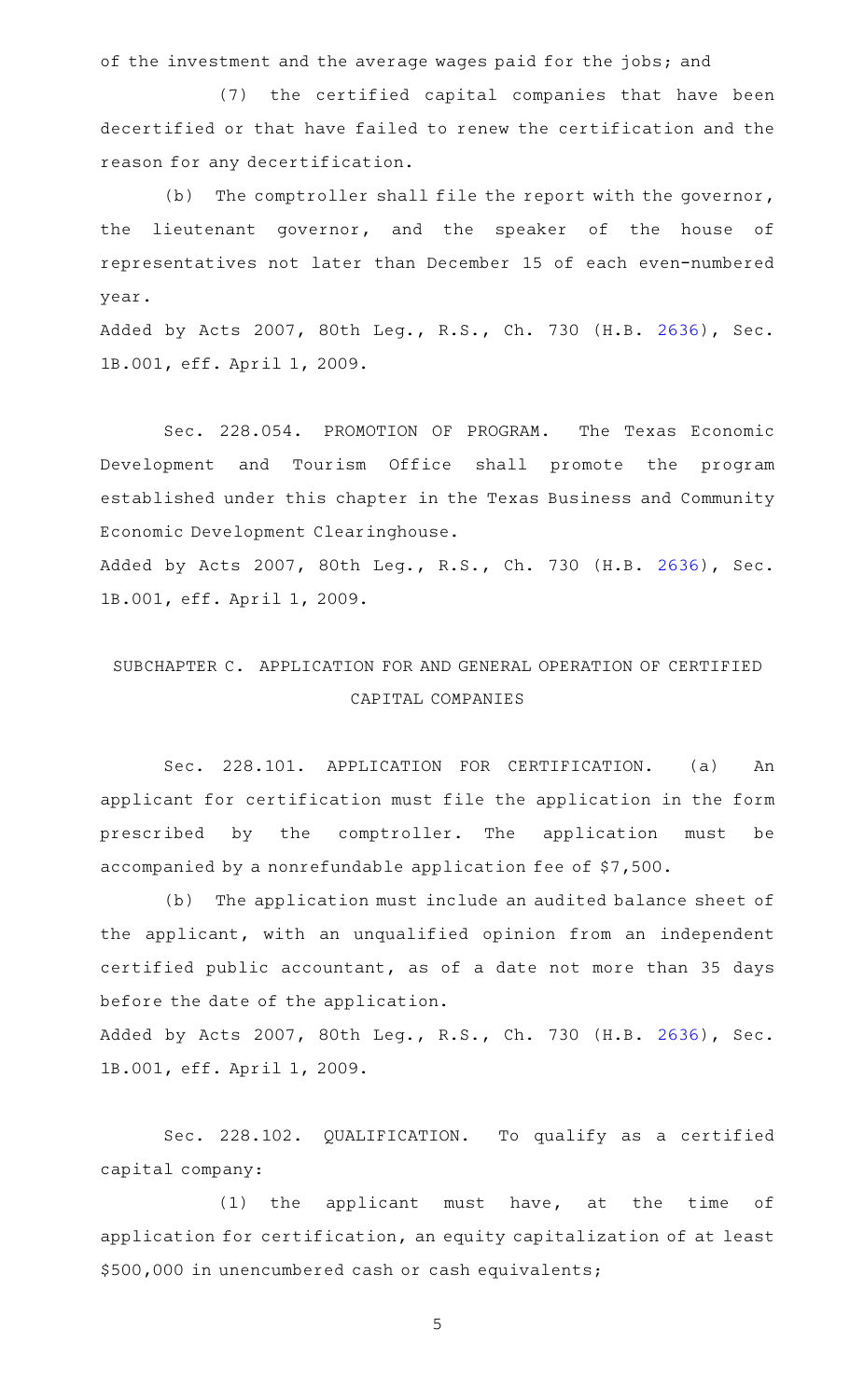(2) at least two principals or persons employed to manage the funds of the applicant must have at least four years of experience in the venture capital industry; and

(3) the applicant must satisfy any additional requirement imposed by the comptroller by rule. Added by Acts 2007, 80th Leg., R.S., Ch. 730 (H.B. [2636](http://www.legis.state.tx.us/tlodocs/80R/billtext/html/HB02636F.HTM)), Sec. 1B.001, eff. April 1, 2009.

Sec. 228.103. MANAGEMENT BY AND CERTAIN OWNERSHIP INTERESTS OF INSURANCE ENTITIES PROHIBITED. (a) An insurer, group of insurers, or other persons who may have state premium tax liability or the insurer's or person's affiliates may not directly or indirectly:

 $(1)$  manage a certified capital company;

(2) beneficially own, whether through rights, options, convertible interests, or otherwise, more than 10 percent of the outstanding voting securities of a certified capital company; or

 $(3)$  control the direction of investments for a certified capital company.

(b) Subsection (a) applies without regard to whether the insurer or other person or the affiliate of the insurer or other person is authorized by or engages in business in this state.

(c) Subsections (a) and (b) do not preclude an insurer, certified investor, or any other party from exercising its legal rights and remedies, including interim management of a certified capital company, if authorized by law, with respect to a certified capital company that is in default of the company 's statutory or contractual obligations to the insurer, certified investor, or other party.

(d) This chapter does not limit an insurer's ownership of nonvoting equity interests in a certified capital company. Added by Acts 2007, 80th Leg., R.S., Ch. 730 (H.B. [2636](http://www.legis.state.tx.us/tlodocs/80R/billtext/html/HB02636F.HTM)), Sec. 1B.001, eff. April 1, 2009.

Sec. 228.104. ACTION ON APPLICATION. (a) The comptroller shall: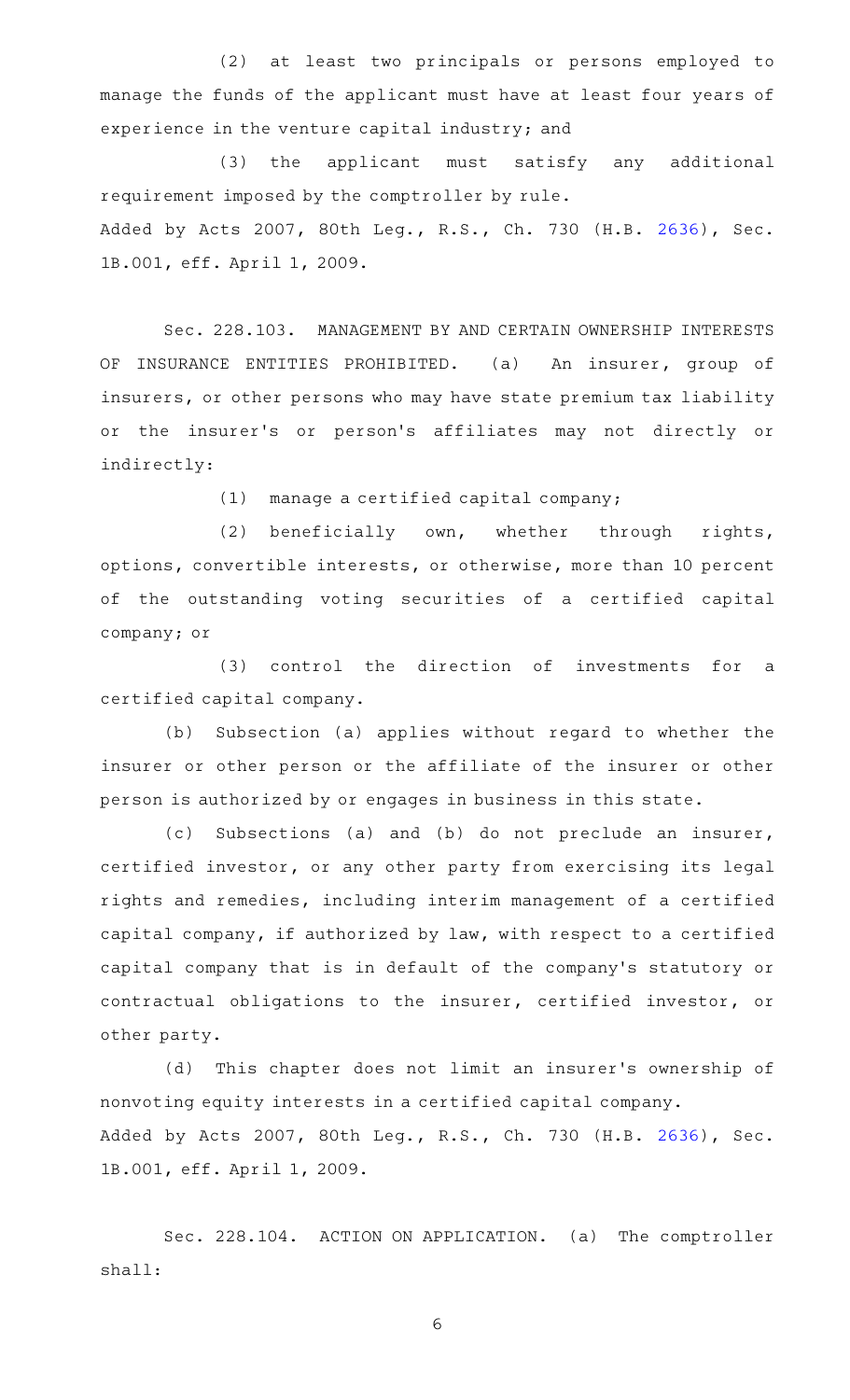$(1)$  review the application, organizational documents, and business history of each applicant; and

(2) ensure that the applicant satisfies the requirements of this chapter.

(b) Not later than the 30th day after the date an application is filed, the comptroller shall:

 $(1)$  issue the certification; or

(2) refuse to issue the certification and communicate in detail to the applicant the grounds for the refusal, including suggestions for the removal of those grounds. Added by Acts 2007, 80th Leg., R.S., Ch. 730 (H.B. [2636](http://www.legis.state.tx.us/tlodocs/80R/billtext/html/HB02636F.HTM)), Sec. 1B.001, eff. April 1, 2009.

Sec. 228.105. CONTINUATION OF CERTIFICATION. To continue to be certified, a certified capital company must make qualified investments according to the schedule established by Section [228.151.](http://www.statutes.legis.state.tx.us/GetStatute.aspx?Code=IN&Value=228.151)

Added by Acts 2007, 80th Leg., R.S., Ch. 730 (H.B. [2636](http://www.legis.state.tx.us/tlodocs/80R/billtext/html/HB02636F.HTM)), Sec. 1B.001, eff. April 1, 2009.

Sec. 228.106. REPORTS TO COMPTROLLER; AUDITED FINANCIAL STATEMENT. (a) Each certified capital company shall report to the comptroller as soon as practicable after the receipt of certified capital:

(1) the name of each certified investor from whom the certified capital was received, including the certified investor 's insurance premium tax identification number;

(2) the amount of each certified investor's investment of certified capital and premium tax credits; and

(3) the date on which the certified capital was received.

(b) Not later than January 31 of each year, each certified capital company shall report to the comptroller:

(1) the amount of the company's certified capital at the end of the preceding year;

(2) whether or not the company has invested more than 15 percent of the company 's total certified capital in a single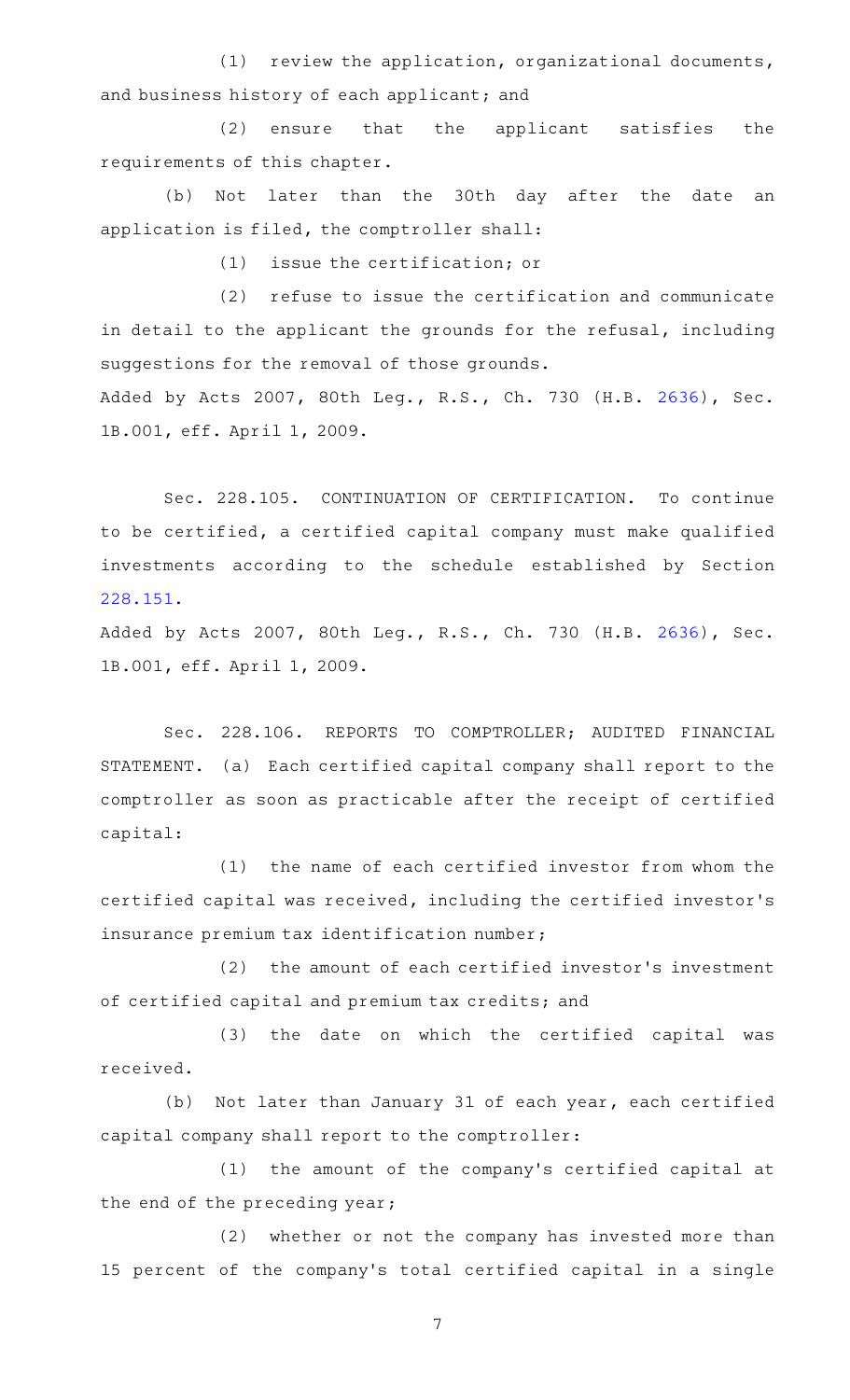business;

(3) each qualified investment that the company made during the preceding year and, with respect to each qualified investment, the number of employees of the qualified business at the time the qualified investment was made; and

 $(4)$  any other information required by the comptroller, including any information required by the comptroller to comply with Section [228.053.](http://www.statutes.legis.state.tx.us/GetStatute.aspx?Code=IN&Value=228.053)

(c) Not later than April 1 of each year, each certified capital company shall provide to the comptroller an annual audited financial statement that includes the opinion of an independent certified public accountant. The audit must address the methods of operation and conduct of the business of the company to determine whether:

(1) the company is complying with this chapter and the rules adopted under this chapter;

(2) the funds received by the company have been invested as required within the time provided by Section [228.151](http://www.statutes.legis.state.tx.us/GetStatute.aspx?Code=IN&Value=228.151); and

(3) the company has invested the funds in qualified businesses.

Added by Acts 2007, 80th Leg., R.S., Ch. 730 (H.B. [2636](http://www.legis.state.tx.us/tlodocs/80R/billtext/html/HB02636F.HTM)), Sec. 1B.001, eff. April 1, 2009.

Sec. 228.107. RENEWAL FEE; LATE FEE; EXCEPTION. (a) Not later than January 31 of each year, each certified capital company shall pay a nonrefundable renewal fee of \$5,000 to the comptroller.

(b) If a certified capital company fails to pay the renewal fee on or before the date specified by Subsection (a), the company must pay, in addition to the renewal fee, a late fee of \$5,000 to continue the company 's certification.

(c) Notwithstanding Subsection (a), a renewal fee is not required within six months of the date on which a certified capital company 's initial certification is issued under Section [228.104\(](http://www.statutes.legis.state.tx.us/GetStatute.aspx?Code=IN&Value=228.104)b).

Added by Acts 2007, 80th Leg., R.S., Ch. 730 (H.B. [2636](http://www.legis.state.tx.us/tlodocs/80R/billtext/html/HB02636F.HTM)), Sec. 1B.001, eff. April 1, 2009.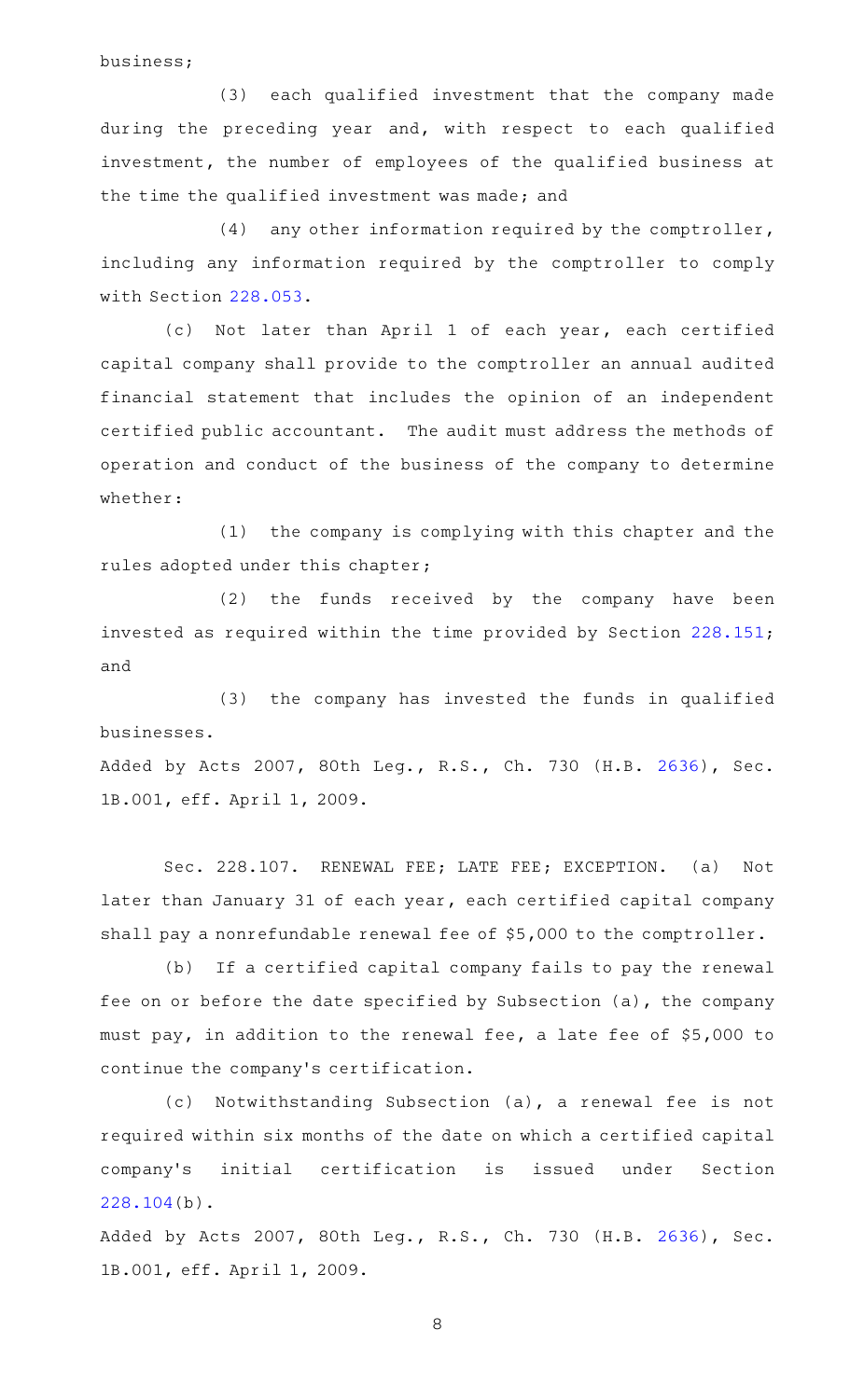Sec. 228.108. OFFERING MATERIAL USED BY CERTIFIED CAPITAL COMPANY. Any offering material involving the sale of securities of the certified capital company must include the following statement:

By authorizing the formation of a certified capital company, the State of Texas does not endorse the quality of management or the potential for earnings of the company and is not liable for damages or losses to a certified investor in the company. Use of the word "certified" in an offering does not constitute a recommendation or endorsement of the investment by the comptroller of public accounts. If applicable provisions of law are violated, the State of Texas may require forfeiture of unused premium tax credits and repayments of used premium tax credits.

Added by Acts 2007, 80th Leg., R.S., Ch. 730 (H.B. [2636](http://www.legis.state.tx.us/tlodocs/80R/billtext/html/HB02636F.HTM)), Sec. 1B.001, eff. April 1, 2009.

# SUBCHAPTER D. INVESTMENT BY CERTIFIED CAPITAL COMPANIES

Sec. 228.151. REQUIRED SCHEDULE OF INVESTMENT. (a) Before the third anniversary of a certified capital company 's allocation date, the company must make qualified investments in an amount cumulatively equal to at least 30 percent of the company 's certified capital, subject to Section [228.153](http://www.statutes.legis.state.tx.us/GetStatute.aspx?Code=IN&Value=228.153)(b).

(b) Before the fifth anniversary of a certified capital company 's allocation date, the company must make qualified investments in an amount cumulatively equal to at least 50 percent of the company 's certified capital, subject to Sections [228.152](http://www.statutes.legis.state.tx.us/GetStatute.aspx?Code=IN&Value=228.152)(b) and [228.153\(](http://www.statutes.legis.state.tx.us/GetStatute.aspx?Code=IN&Value=228.153)b).

Added by Acts 2007, 80th Leg., R.S., Ch. 730 (H.B. [2636](http://www.legis.state.tx.us/tlodocs/80R/billtext/html/HB02636F.HTM)), Sec. 1B.001, eff. April 1, 2009.

Sec. 228.152. INVESTMENT IN EARLY STAGE BUSINESS REQUIRED. (a) In this section, "early stage business" means a qualified business that:

 $(1)$  is involved, at the time of a certified capital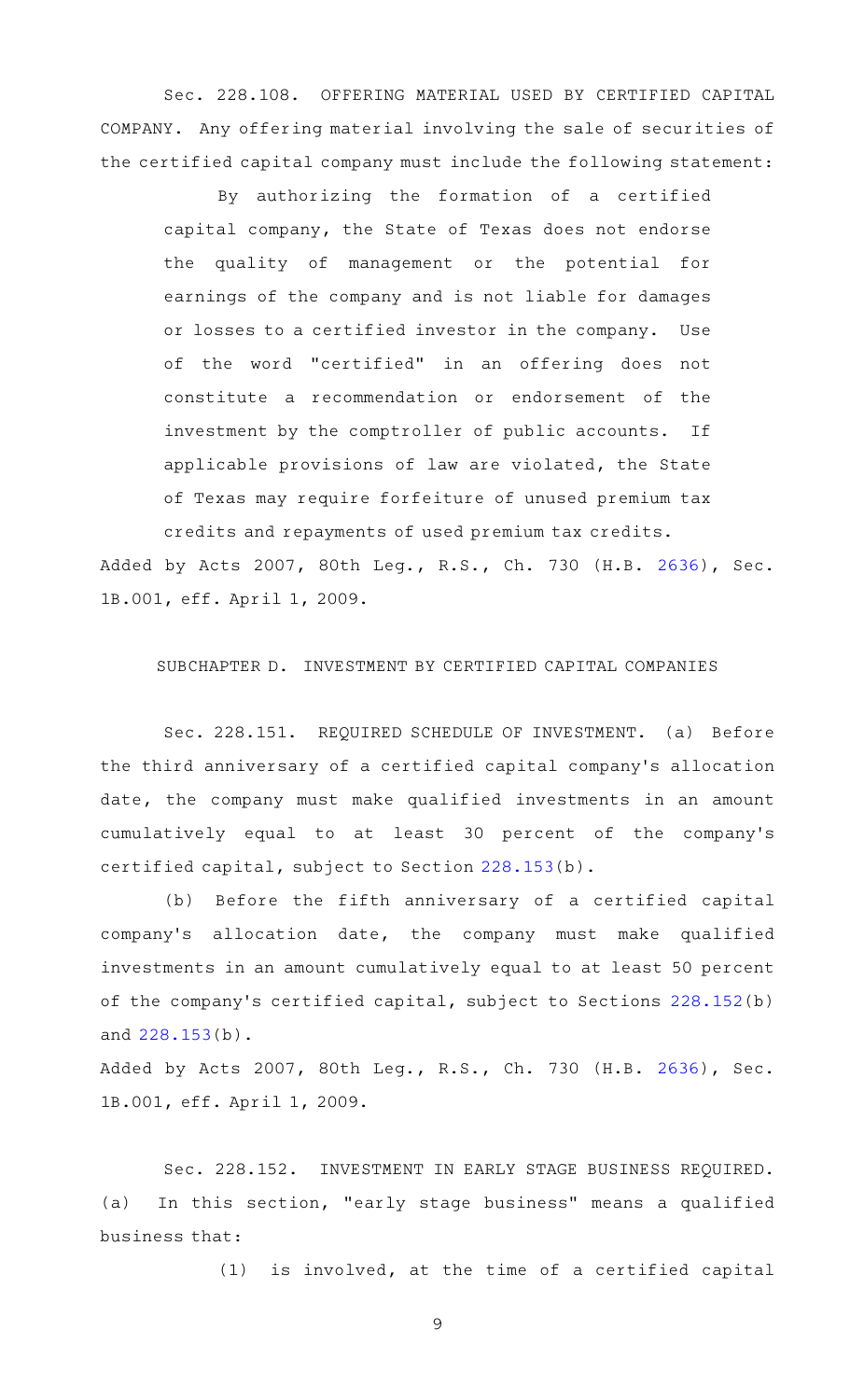company's first investment, in activities related to the development of initial product or service offerings, such as prototype development or establishment of initial production or service processes;

(2) was initially organized less than two years before the date of the certified capital company 's first investment; or

(3) during the fiscal year immediately preceding the year of the certified capital company 's first investment had, on a consolidated basis with the business's affiliates, gross revenues of not more than \$2 million as determined in accordance with generally accepted accounting principles.

(b) A certified capital company must place at least 50 percent of the amount of qualified investments required by Section [228.151\(](http://www.statutes.legis.state.tx.us/GetStatute.aspx?Code=IN&Value=228.151)b) in early stage businesses.

Added by Acts 2007, 80th Leg., R.S., Ch. 730 (H.B. [2636](http://www.legis.state.tx.us/tlodocs/80R/billtext/html/HB02636F.HTM)), Sec. 1B.001, eff. April 1, 2009.

Sec. 228.153. INVESTMENT IN STRATEGIC INVESTMENT BUSINESS REQUIRED. (a) In this section:

(1) "Strategic investment area" means an area of this state that qualifies as a strategic investment area under Subchapter O, Chapter [171,](http://www.statutes.legis.state.tx.us/GetStatute.aspx?Code=TX&Value=171) Tax Code, or, after the date that subchapter expires, an area that qualified as a strategic investment area under that subchapter immediately before that date.

(2) "Strategic investment business" means a qualified business that:

(A) has the business's principal business operations located in one or more strategic investment areas; and

(B) intends to maintain business operations in the strategic investment areas after receipt of the investment by the certified capital company.

(b) A certified capital company must place at least 30 percent of the amount of qualified investments required by Sections [228.151\(](http://www.statutes.legis.state.tx.us/GetStatute.aspx?Code=IN&Value=228.151)a) and (b) in a strategic investment business. Added by Acts 2007, 80th Leg., R.S., Ch. 730 (H.B. [2636](http://www.legis.state.tx.us/tlodocs/80R/billtext/html/HB02636F.HTM)), Sec. 1B.001, eff. April 1, 2009.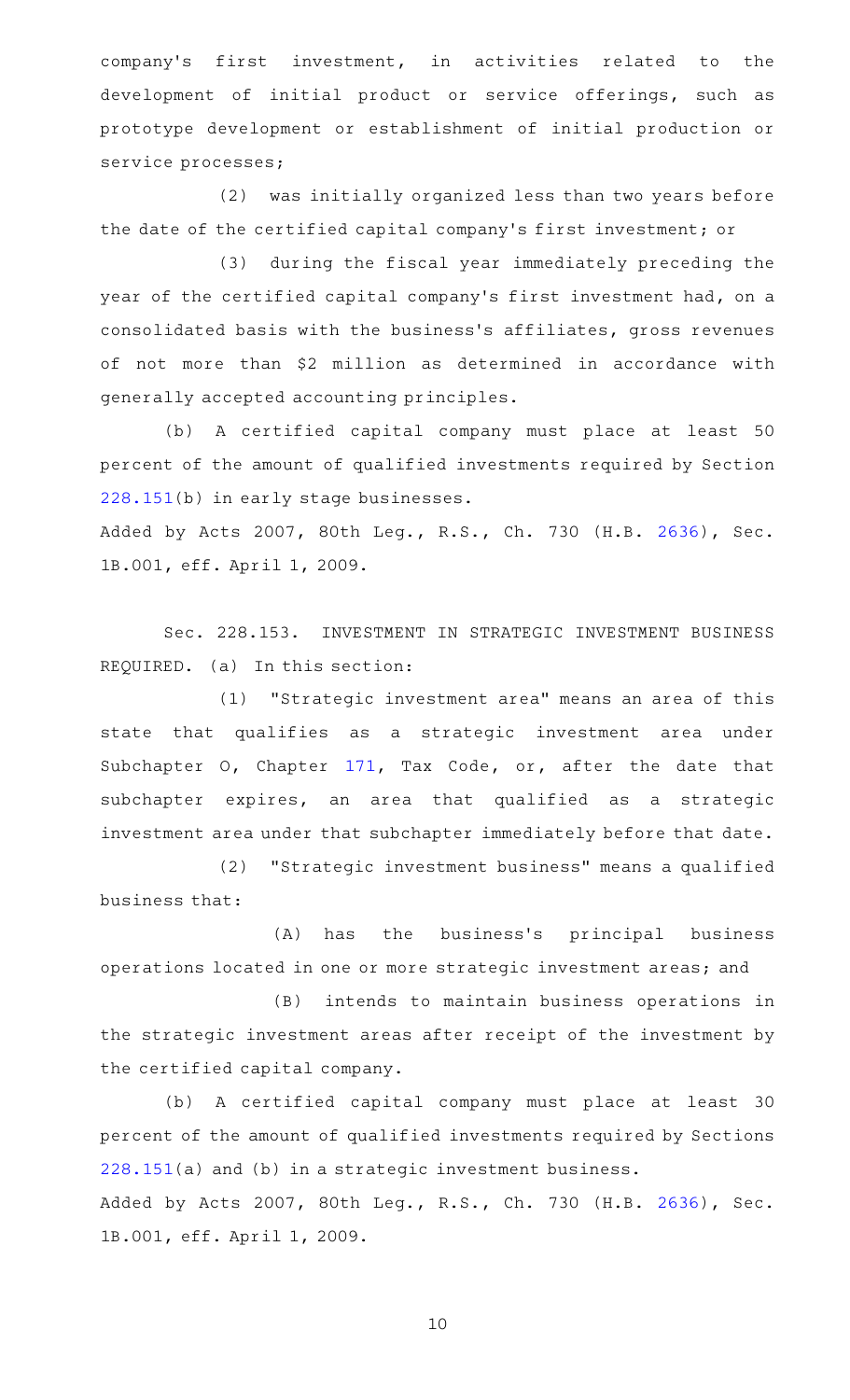Sec. 228.154. CERTIFIED CAPITAL NOT INVESTED IN QUALIFIED INVESTMENTS. A certified capital company shall invest any certified capital not invested in qualified investments only in:

(1) cash deposited with a federally insured financial institution;

(2) certificates of deposit in a federally insured financial institution;

 $(3)$  investment securities that are:

(A) obligations of the United States or agencies or instrumentalities of the United States; or

(B) obligations that are guaranteed fully as to principal and interest by the United States;

 $(4)$  debt instruments rated at least "A" or the equivalent by a nationally recognized credit rating organization, or issued by, or guaranteed with respect to payment by, an entity whose unsecured indebtedness is rated at least "A" or the equivalent by a nationally recognized credit rating organization, and which indebtedness is not subordinated to other unsecured indebtedness of the issuer or the guarantor;

(5) obligations of this state or a municipality or political subdivision of this state; or

(6) any other investment approved in advance in writing by the comptroller.

Added by Acts 2007, 80th Leg., R.S., Ch. 730 (H.B. [2636](http://www.legis.state.tx.us/tlodocs/80R/billtext/html/HB02636F.HTM)), Sec. 1B.001, eff. April 1, 2009.

Sec. 228.155. COMPUTATION OF AMOUNT OF INVESTMENTS. (a) The aggregate cumulative amount of all qualified investments made by a certified capital company after the company 's allocation date shall be considered in the computation of the percentage requirements under this subchapter.

(b) A certified capital company may invest proceeds received from a qualified investment in another qualified investment, and that investment counts toward any requirement of this chapter with respect to investments of certified capital. Added by Acts 2007, 80th Leg., R.S., Ch. 730 (H.B. [2636](http://www.legis.state.tx.us/tlodocs/80R/billtext/html/HB02636F.HTM)), Sec. 1B.001, eff. April 1, 2009.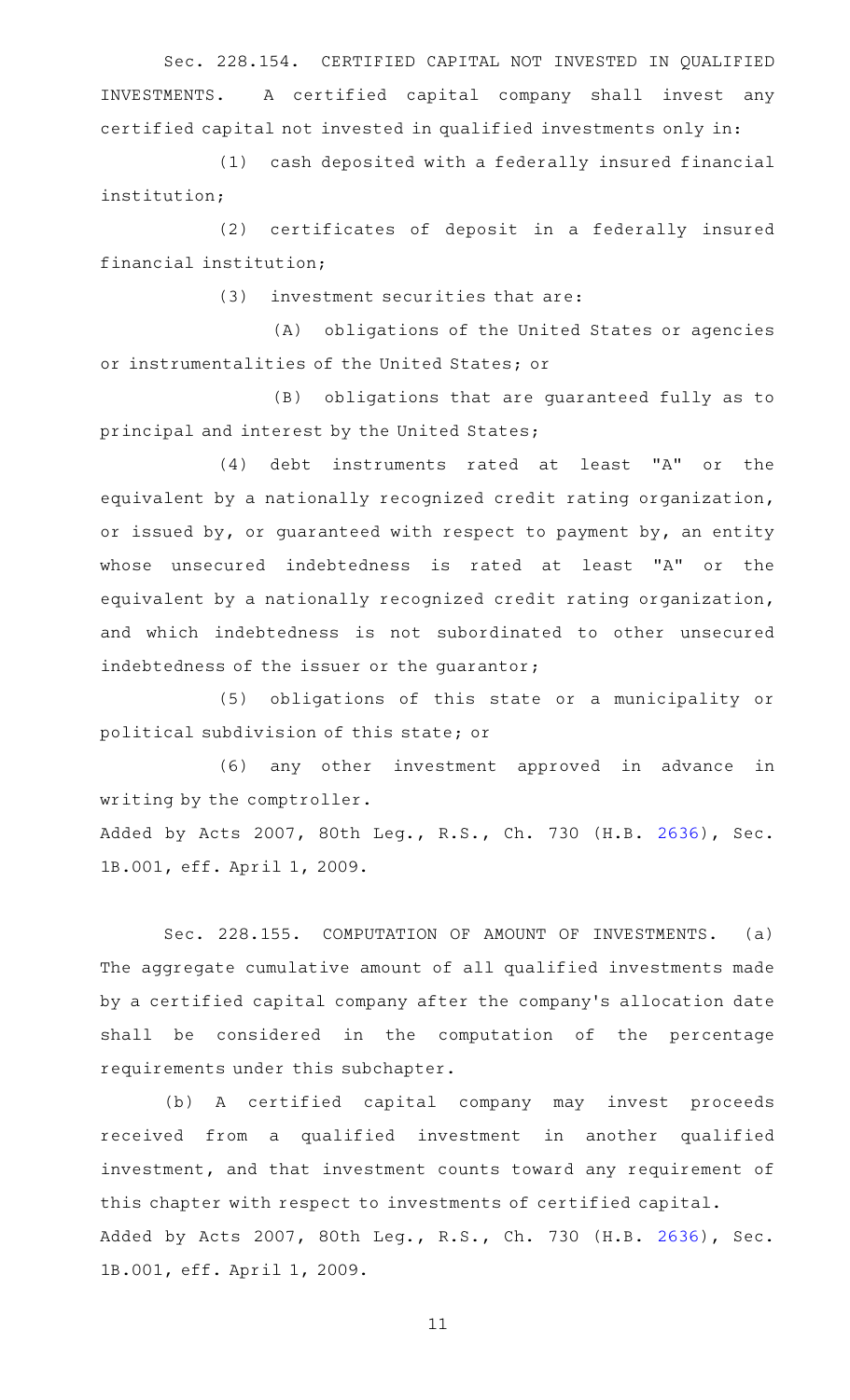Sec. 228.156. LIMIT ON QUALIFIED INVESTMENT. A certified capital company may not make a qualified investment at a cost to the company that is greater than 15 percent of the company 's total certified capital at the time of investment.

Added by Acts 2007, 80th Leg., R.S., Ch. 730 (H.B. [2636](http://www.legis.state.tx.us/tlodocs/80R/billtext/html/HB02636F.HTM)), Sec. 1B.001, eff. April 1, 2009.

Sec. 228.157. DISTRIBUTIONS BY CERTIFIED CAPITAL COMPANY. (a) In this section, "qualified distribution" means any distribution or payment from certified capital by a certified capital company in connection with:

 $(1)$  the reasonable costs and expenses of forming, syndicating, managing, and operating the company, provided that the distribution or payment is not made directly or indirectly to a certified investor, including:

(A) reasonable and necessary fees paid for professional services, including legal and accounting services, related to the company 's formation and operation; and

 $(B)$  an annual management fee in an amount that does not exceed 2.5 percent of the company 's certified capital; and

(2) a projected increase in federal or state taxes, including penalties and interest related to state and federal income taxes, of the company 's equity owners resulting from the earnings or other tax liability of the company to the extent that the increase is related to the ownership, management, or operation of the company.

(b) A certified capital company may make a qualified distribution at any time. To make a distribution or payment other than a qualified distribution, a company must have made qualified investments in an amount cumulatively equal to 100 percent of the company 's certified capital.

(c) If a business in which a qualified investment is made relocates the business 's principal business operations to another state during the term of the certified capital company 's investment in the business, the cumulative amount of qualified investments made by the certified capital company for purposes of satisfying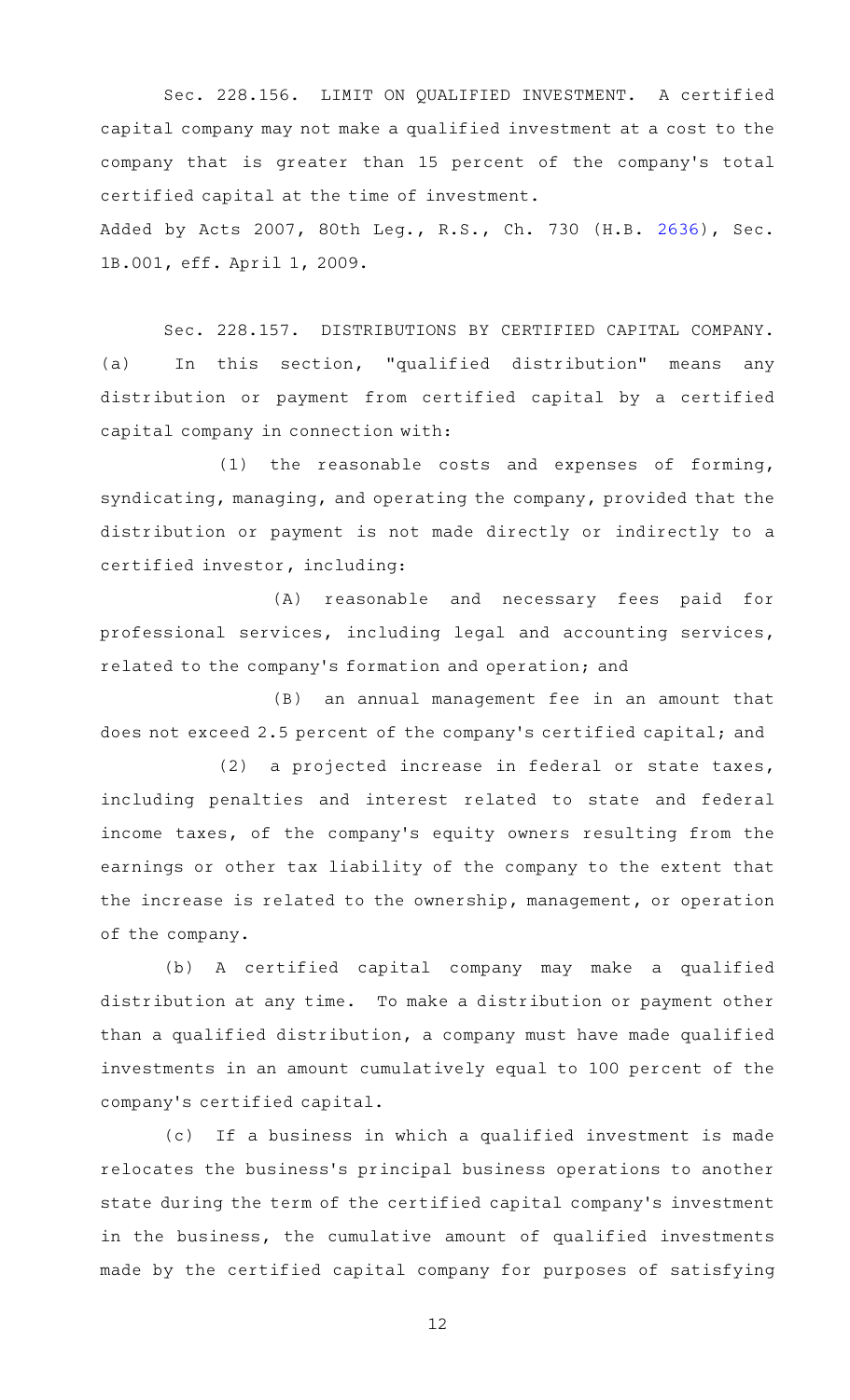the requirements of Subsection (b) only is reduced by the amount of the certified capital company 's qualified investments in the business that has relocated.

(d) Subsection (c) does not apply if the business demonstrates that the business has returned the business's principal business operations to this state not later than the 90th day after the date of the relocation. Added by Acts 2007, 80th Leg., R.S., Ch. 730 (H.B. [2636](http://www.legis.state.tx.us/tlodocs/80R/billtext/html/HB02636F.HTM)), Sec.

1B.001, eff. April 1, 2009.

Sec. 228.158. REPAYMENT OF DEBT. Notwithstanding Section [228.157\(](http://www.statutes.legis.state.tx.us/GetStatute.aspx?Code=IN&Value=228.157)b), a certified capital company may make repayments of principal and interest on the company 's indebtedness without any restriction, including repaying the company 's indebtedness on which certified investors earned premium tax credits. Added by Acts 2007, 80th Leg., R.S., Ch. 730 (H.B. [2636](http://www.legis.state.tx.us/tlodocs/80R/billtext/html/HB02636F.HTM)), Sec. 1B.001, eff. April 1, 2009.

#### SUBCHAPTER E. QUALIFIED BUSINESS

Sec. 228.201. DEFINITION OF QUALIFIED BUSINESS. (a) In this chapter, "qualified business" means a business that complies with this section at the time of a certified capital company 's first investment in the business.

 $(b)$  A qualified business must:

(1) be headquartered in this state and intend to remain in this state after receipt of the certified capital company's investment; and

(2) have the business's principal business operations located in this state and intend to maintain business operations in this state after receipt of the certified capital company 's investment.

(c)AAA qualified business must agree to use the qualified investment primarily to:

(1) support business operations in this state, other than advertising, promotion, and sales operations which may be conducted outside of this state; or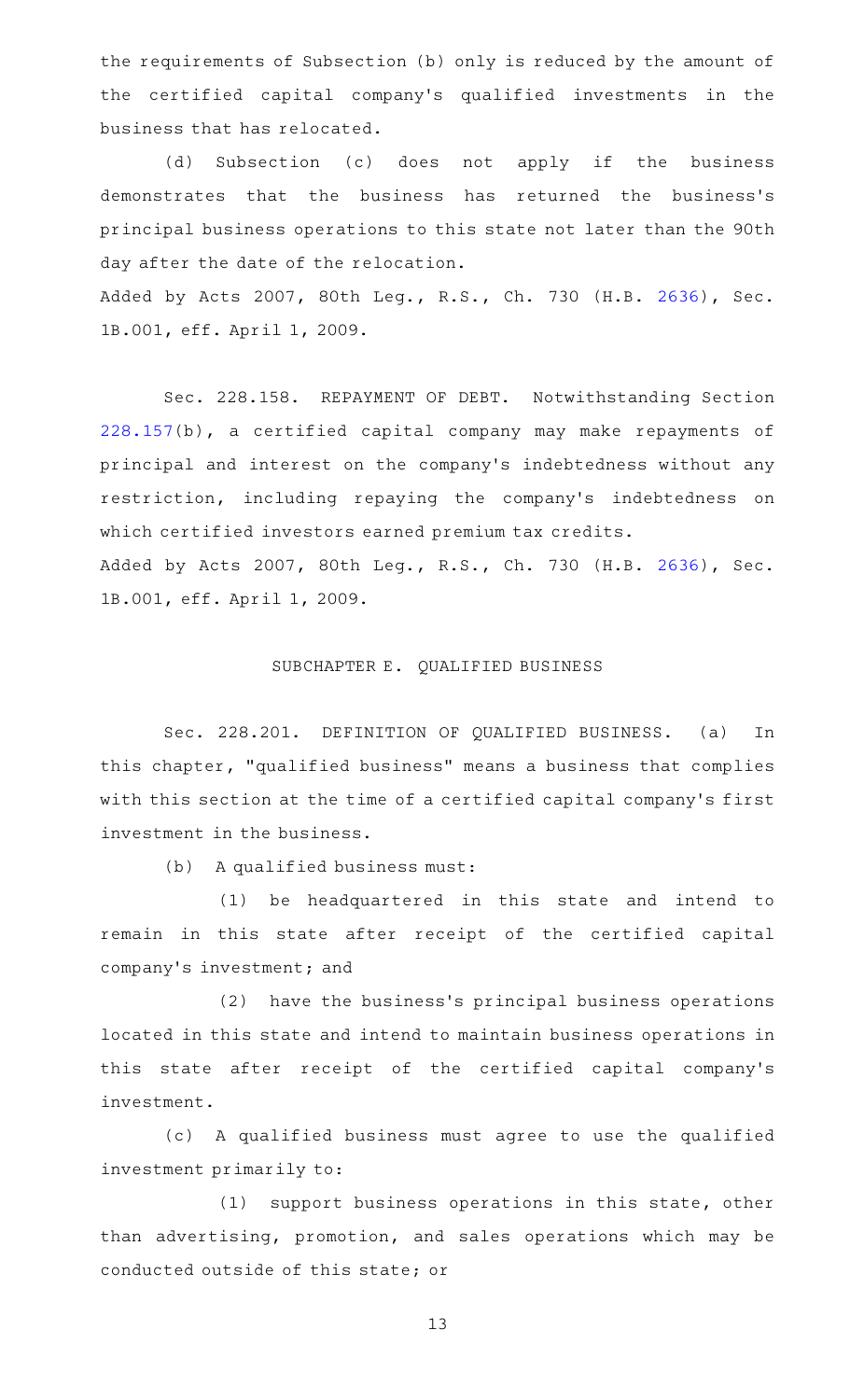$(2)$  in the case of a start-up company, establish and support business operations in this state, other than advertising, promotion, and sales operations which may be conducted outside of this state.

(d)AAA qualified business may not have more than 100 employees and must:

(1) employ at least 80 percent of the business's employees in this state; or

(2) pay 80 percent of the business's payroll to employees in this state.

(e) A qualified business must be primarily engaged in:

(1) manufacturing, processing, or assembling products;

- (2) conducting research and development; or
- (3) providing services.
- $(f)$  A qualified business may not be primarily engaged in:
	- $(1)$  retail sales;
	- (2) real estate development;
	- (3) the business of insurance, banking, or lending; or

 $(4)$  the provision of professional services provided by accountants, attorneys, or physicians. Added by Acts 2007, 80th Leg., R.S., Ch. 730 (H.B. [2636](http://www.legis.state.tx.us/tlodocs/80R/billtext/html/HB02636F.HTM)), Sec. 1B.001, eff. April 1, 2009.

Sec. 228.202. RELOCATION OF PRINCIPAL BUSINESS OPERATIONS. If, before the 90th day after the date a certified capital company makes an investment in a qualified business, the qualified business moves the business's principal business operations from this state, the investment may not be considered a qualified investment for purposes of the percentage requirements under this chapter. Added by Acts 2007, 80th Leg., R.S., Ch. 730 (H.B. [2636](http://www.legis.state.tx.us/tlodocs/80R/billtext/html/HB02636F.HTM)), Sec. 1B.001, eff. April 1, 2009.

Sec. 228.203. EVALUATION OF BUSINESS BY COMPTROLLER. (a) A certified capital company may, before making an investment in a business, request a written opinion from the comptroller as to whether the business in which the company proposes to invest is a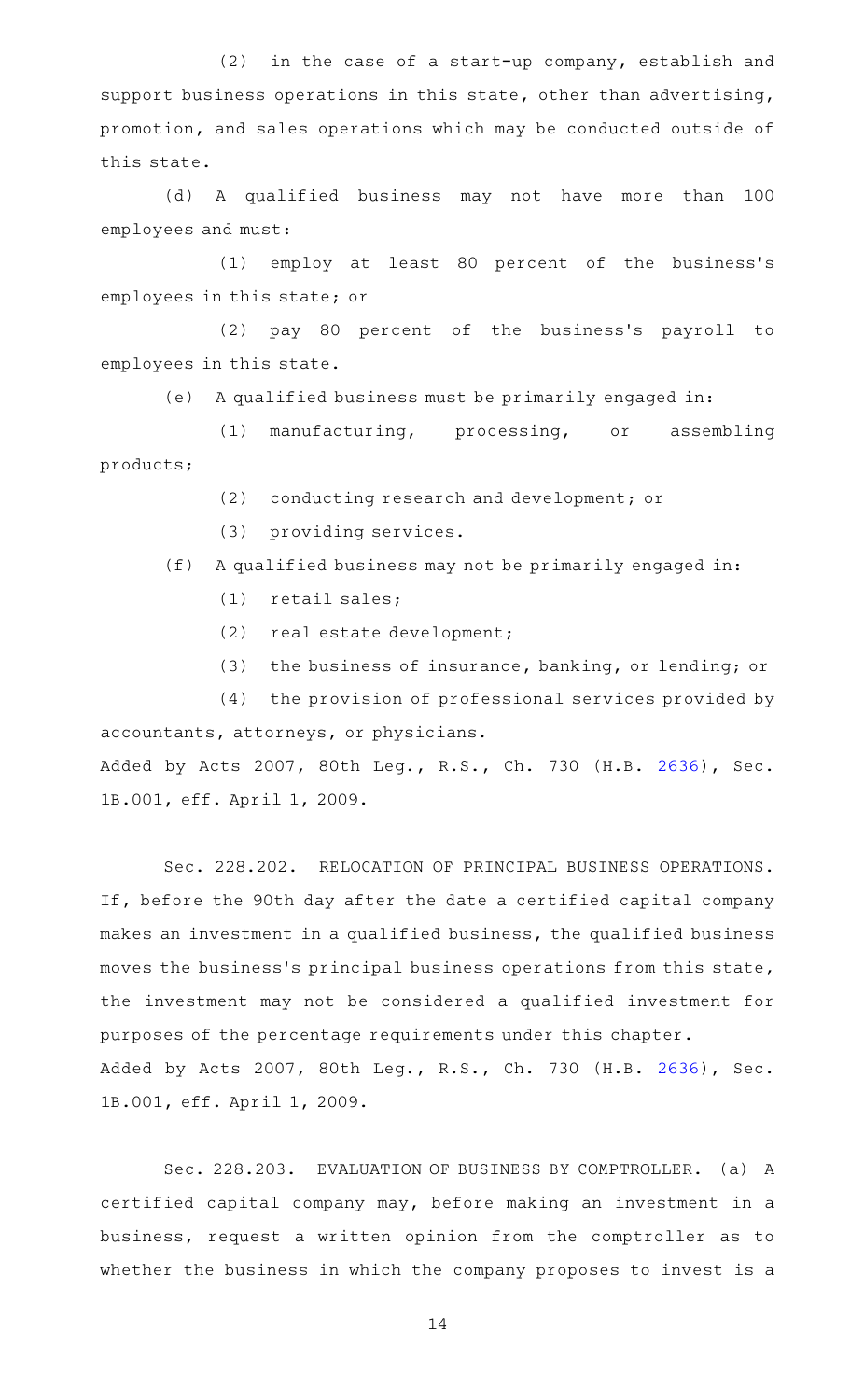qualified business, an early stage business, or a strategic investment or low-income community business.

(b) Not later than the 15th business day after the date of the receipt of a request under Subsection (a), the comptroller shall:

(1) determine whether the business meets the definition of a qualified business, an early stage business, or a strategic investment or low-income community business, as applicable, and notify the certified capital company of the determination and provide an explanation of the determination; or

(2) notify the company that an additional 15 days will be needed to review the request and make the determination.

(c) If the comptroller fails to notify the certified capital company with respect to the proposed investment within the period specified by Subsection (b), the business in which the company proposes to invest is considered to be a qualified business, an early stage business, or a strategic investment or low-income community business, as appropriate.

Added by Acts 2007, 80th Leg., R.S., Ch. 730 (H.B. [2636](http://www.legis.state.tx.us/tlodocs/80R/billtext/html/HB02636F.HTM)), Sec. 1B.001, eff. April 1, 2009.

#### Amended by:

Acts 2009, 81st Leg., R.S., Ch. 87 (S.B. [1969\)](http://www.legis.state.tx.us/tlodocs/81R/billtext/html/SB01969F.HTM), Sec. 14.003(a), eff. September 1, 2009.

Sec. 228.204. CONTINUATION OF CLASSIFICATION AS QUALIFIED BUSINESS; FOLLOW-ON INVESTMENTS AUTHORIZED. (a) A business that is classified as a qualified business at the time of the first investment in the business by a certified capital company:

 $(1)$  remains classified as a qualified business; and

(2) may receive follow-on investments from any certified capital company.

(b) Except as provided by Subsection (c), a follow-on investment made under Subsection (a) is a qualified investment even though the business may not meet the definition of a qualified business at the time of the follow-on investment.

(c) A follow-on investment does not qualify as a qualified investment if, at the time of the follow-on investment, the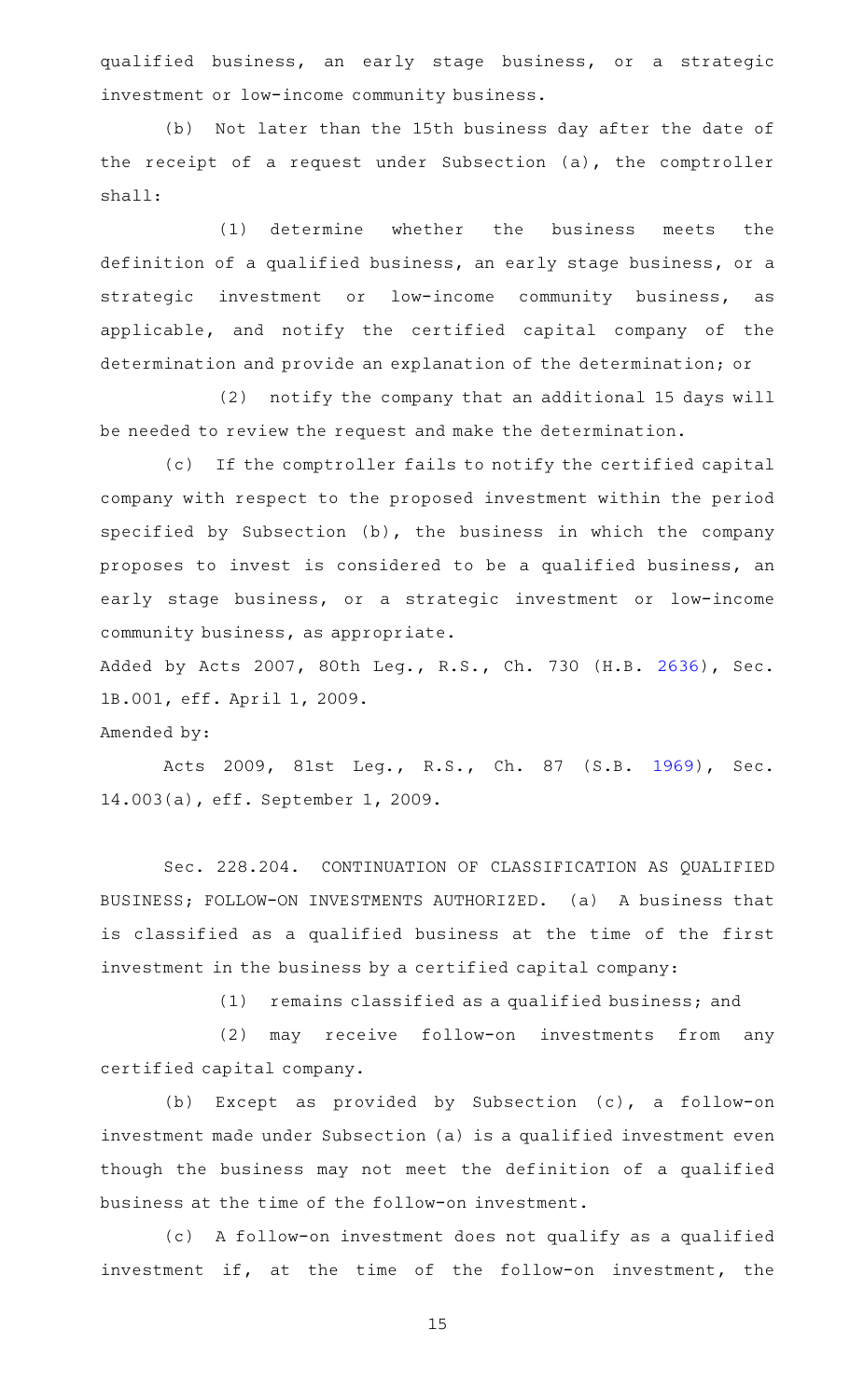qualified business no longer has the business 's principal business operations in this state.

Added by Acts 2007, 80th Leg., R.S., Ch. 730 (H.B. [2636](http://www.legis.state.tx.us/tlodocs/80R/billtext/html/HB02636F.HTM)), Sec. 1B.001, eff. April 1, 2009.

#### SUBCHAPTER F. PREMIUM TAX CREDIT

Sec. 228.251. PREMIUM TAX CREDIT. (a) A certified investor who makes an investment of certified capital shall earn in the year of investment a vested credit against state premium tax liability equal to 100 percent of the certified investor 's investment of certified capital, subject to the limits imposed by this chapter.

(b) With respect to credits earned as a result of investments made under Program One, beginning with the tax report due March 1, 2009, for the 2008 tax year, a certified investor may take up to 25 percent of the vested premium tax credit in any taxable year of the certified investor. The credit may not be applied to estimated payments due in 2008.

(c) With respect to credits earned as a result of investments made under Program Two, beginning with the tax report due March 1, 2013, for the 2012 tax year, a certified investor may take up to 25 percent of the vested premium tax credit in any taxable year of the certified investor. The credit may not be applied to estimated payments due in 2012. Added by Acts 2007, 80th Leg., R.S., Ch. 730 (H.B. [2636](http://www.legis.state.tx.us/tlodocs/80R/billtext/html/HB02636F.HTM)), Sec.

1B.001, eff. April 1, 2009.

Amended by:

Acts 2009, 81st Leg., R.S., Ch. 87 (S.B. [1969\)](http://www.legis.state.tx.us/tlodocs/81R/billtext/html/SB01969F.HTM), Sec. 14.004(a), eff. September 1, 2009.

Sec. 228.252. LIMIT ON PREMIUM TAX CREDIT. (a) The credit to be applied against state premium tax liability of a certified investor in any one year may not exceed the state premium tax liability of the investor for the taxable year.

(b) A certified investor may carry forward any unused credit against state premium tax liability indefinitely until the premium tax credits are used.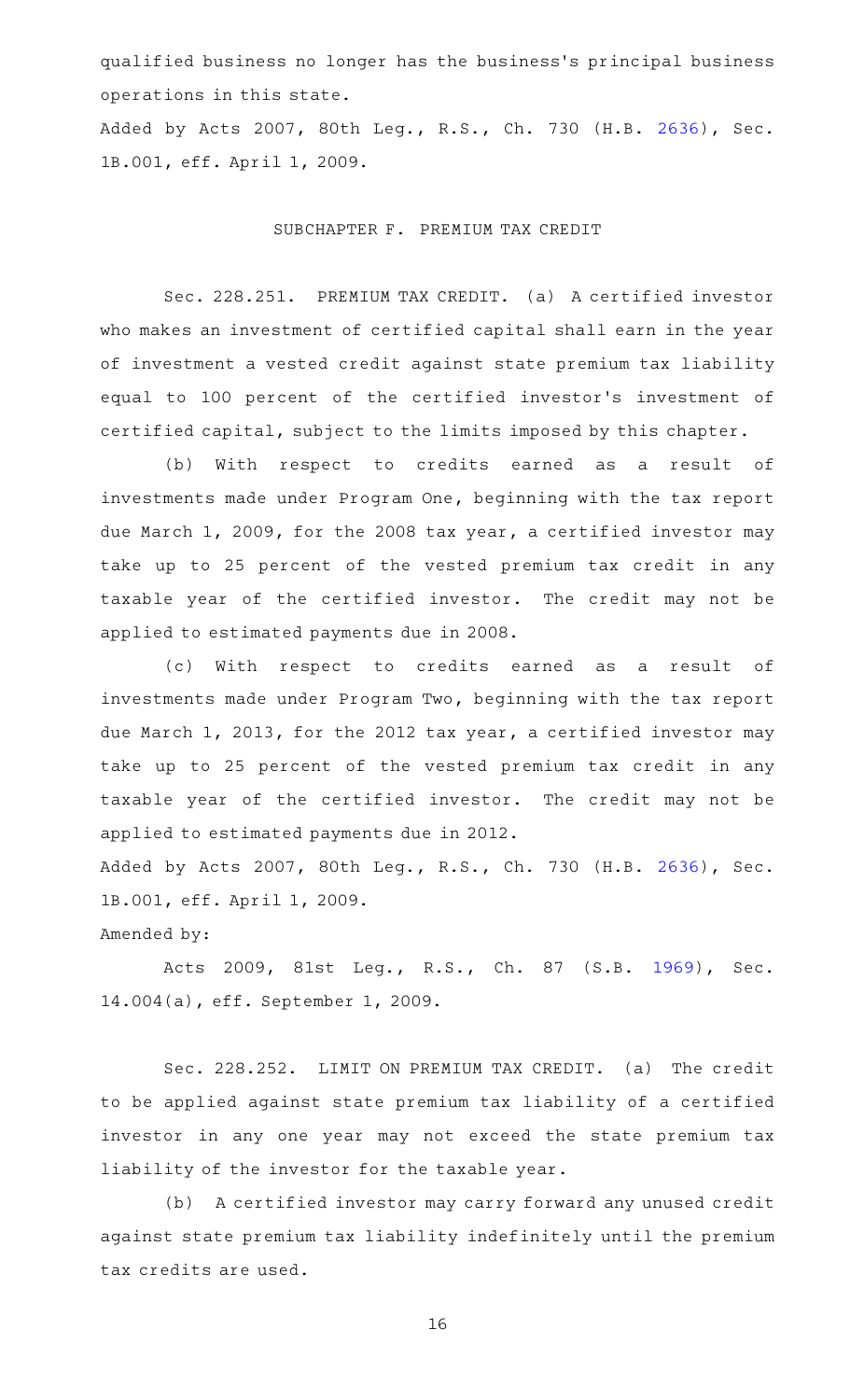Added by Acts 2007, 80th Leg., R.S., Ch. 730 (H.B. [2636](http://www.legis.state.tx.us/tlodocs/80R/billtext/html/HB02636F.HTM)), Sec. 1B.001, eff. April 1, 2009.

Sec. 228.253. PREMIUM TAX CREDIT ALLOCATION CLAIM REQUIRED. (a) A certified investor must prepare and execute a premium tax credit allocation claim on a form provided by the comptroller.

(b) The certified capital company must have filed the claim with the comptroller on the date on which the comptroller accepted premium tax credit allocation claims on behalf of certified investors with respect to Program One or Program Two, as applicable, under the comptroller 's rules.

(c) The premium tax credit allocation claim form must include an affidavit of the certified investor under which the certified investor becomes legally bound and irrevocably committed to make an investment of certified capital in a certified capital company in the amount allocated even if the amount allocated is less than the amount of the claim, subject only to the receipt of an allocation under Section [228.255.](http://www.statutes.legis.state.tx.us/GetStatute.aspx?Code=IN&Value=228.255)

(d) A certified investor may not claim a premium tax credit under Section [228.251](http://www.statutes.legis.state.tx.us/GetStatute.aspx?Code=IN&Value=228.251) for an investment that has not been funded, without regard to whether the certified investor has committed to fund the investment.

Added by Acts 2007, 80th Leg., R.S., Ch. 730 (H.B. [2636](http://www.legis.state.tx.us/tlodocs/80R/billtext/html/HB02636F.HTM)), Sec. 1B.001, eff. April 1, 2009.

### Amended by:

Acts 2009, 81st Leg., R.S., Ch. 87 (S.B. [1969\)](http://www.legis.state.tx.us/tlodocs/81R/billtext/html/SB01969F.HTM), Sec. 14.005(a), eff. September 1, 2009.

Sec. 228.254. TOTAL LIMIT ON PREMIUM TAX CREDITS. (a) The total amount of certified capital for which premium tax credits may be allowed under this chapter for all years in which premium tax credits are allowed is:

(1) \$200 million for Program One; and

(2) \$200 million for Program Two.

(b) The total amount of certified capital for which premium tax credits may be allowed for all certified investors under this chapter may not exceed the amount that would entitle all certified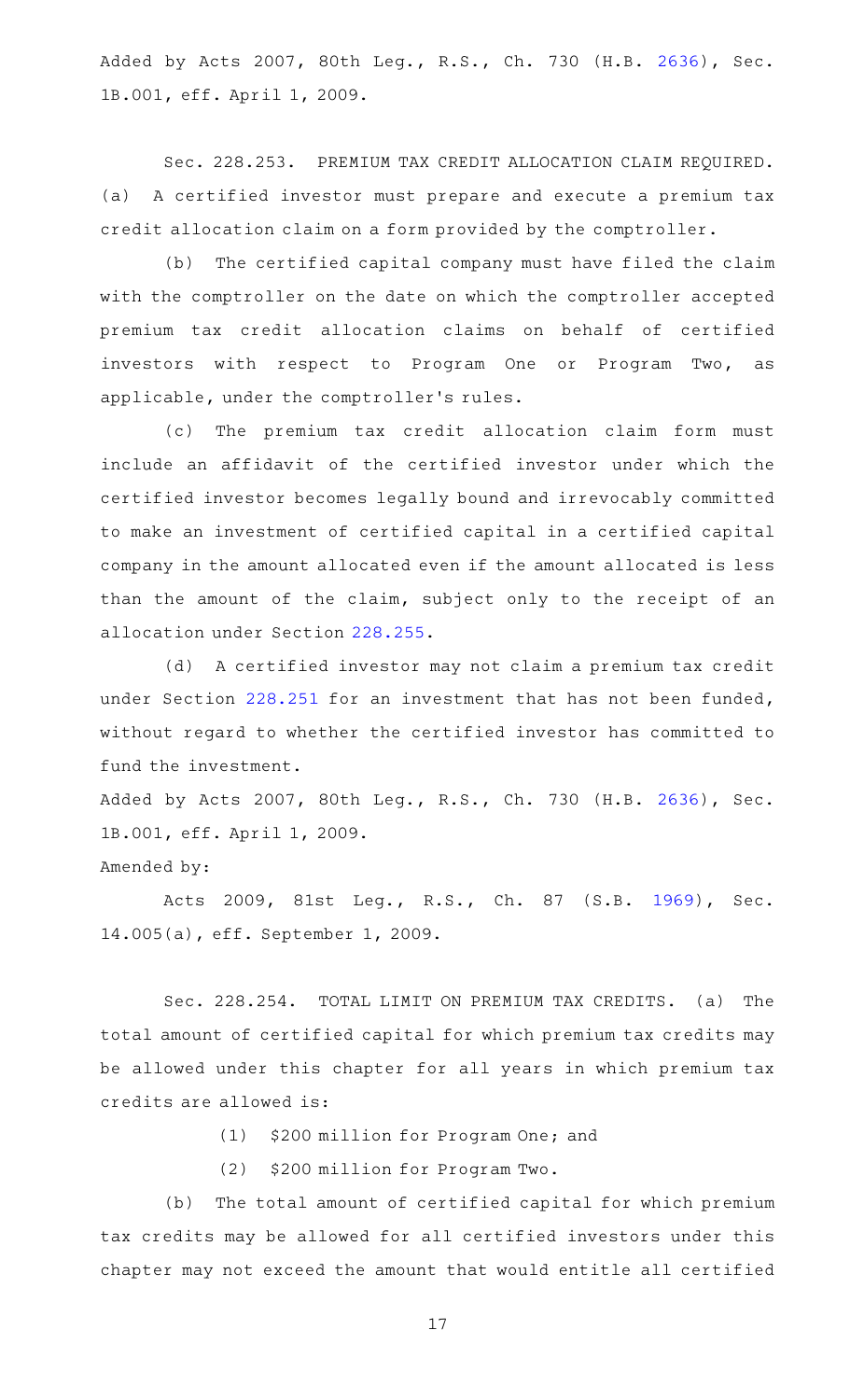investors in certified capital companies to take total credits of \$50 million in a year with respect to Program One and \$50 million in a year with respect to Program Two.

(c)AAA certified capital company and the company 's affiliates may not file premium tax credit allocation claims with respect to Program One or Program Two, as applicable, in excess of the maximum amount of certified capital for which premium tax credits may be allowed for that program as provided by this section. Added by Acts 2007, 80th Leg., R.S., Ch. 730 (H.B. [2636](http://www.legis.state.tx.us/tlodocs/80R/billtext/html/HB02636F.HTM)), Sec. 1B.001, eff. April 1, 2009.

Amended by:

Acts 2009, 81st Leg., R.S., Ch. 87 (S.B. [1969\)](http://www.legis.state.tx.us/tlodocs/81R/billtext/html/SB01969F.HTM), Sec. 14.006(a), eff. September 1, 2009.

Sec. 228.255. ALLOCATION OF PREMIUM TAX CREDIT. (a) If the total premium tax credits claimed by all certified investors with respect to Program One or Program Two, as applicable, exceeds the total limits on premium tax credits established for that program by Section [228.254\(](http://www.statutes.legis.state.tx.us/GetStatute.aspx?Code=IN&Value=228.254)a), the comptroller shall allocate the total amount of premium tax credits allowed under this chapter to certified investors in certified capital companies on a pro rata basis in accordance with this section.

(b) The pro rata allocation for each certified investor shall be the product of:

 $(1)$  a fraction, the numerator of which is the amount of the premium tax credit allocation claim filed on behalf of the investor with respect to Program One or Program Two, as applicable, and the denominator of which is the total amount of all premium tax credit allocation claims filed on behalf of all certified investors with respect to that program; and

(2) the total amount of certified capital for which premium tax credits may be allowed with respect to that program under this chapter.

(c) The maximum amount of certified capital for which premium tax credit allocation may be allowed on behalf of a single certified investor and the investor 's affiliates with respect to Program One or Program Two, as applicable, whether by one or more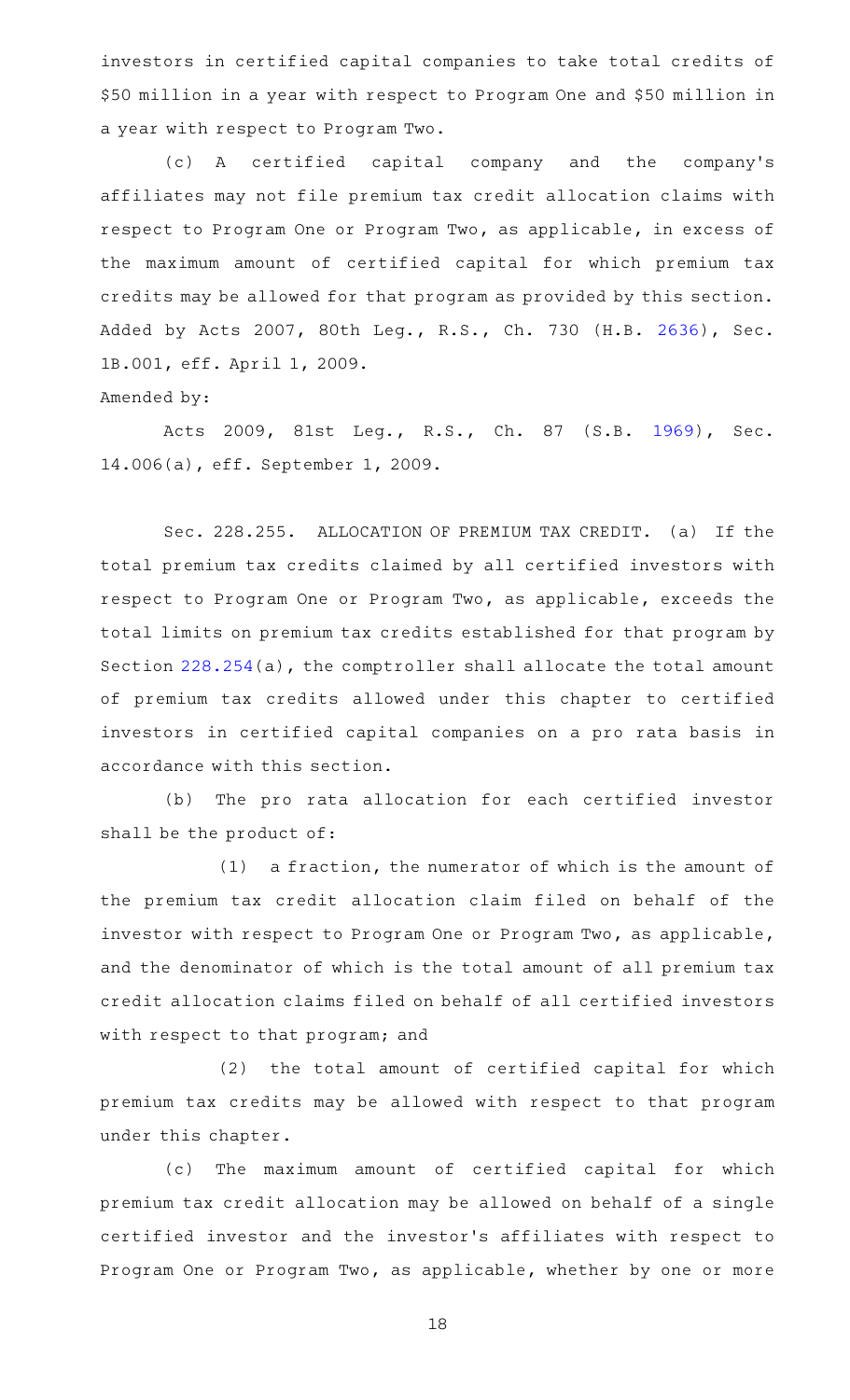certified capital companies, may not exceed the greater of:

 $(1)$  \$10 million; or

(2) 15 percent of the maximum aggregate amount available with respect to that program under Section [228.254\(](http://www.statutes.legis.state.tx.us/GetStatute.aspx?Code=IN&Value=228.254)a). Added by Acts 2007, 80th Leg., R.S., Ch. 730 (H.B. [2636](http://www.legis.state.tx.us/tlodocs/80R/billtext/html/HB02636F.HTM)), Sec. 1B.001, eff. April 1, 2009.

Amended by:

Acts 2009, 81st Leg., R.S., Ch. 87 (S.B. [1969\)](http://www.legis.state.tx.us/tlodocs/81R/billtext/html/SB01969F.HTM), Sec. 14.007(a), eff. September 1, 2009.

Sec. 228.256. TREATMENT OF CREDITS AND CAPITAL. In any case under this code or another insurance law of this state in which the assets of a certified investor are examined or considered, the certified capital may be treated as an admitted asset, subject to the applicable statutory valuation procedures.

Added by Acts 2007, 80th Leg., R.S., Ch. 730 (H.B. [2636](http://www.legis.state.tx.us/tlodocs/80R/billtext/html/HB02636F.HTM)), Sec. 1B.001, eff. April 1, 2009.

Sec. 228.257. TRANSFERABILITY OF CREDIT. (a) A certified investor may transfer or assign premium tax credits only in compliance with the rules adopted under Section [228.052.](http://www.statutes.legis.state.tx.us/GetStatute.aspx?Code=IN&Value=228.052)

(b) The transfer or assignment of a premium tax credit does not affect the schedule for taking the premium tax credit under this chapter.

Added by Acts 2007, 80th Leg., R.S., Ch. 730 (H.B. [2636](http://www.legis.state.tx.us/tlodocs/80R/billtext/html/HB02636F.HTM)), Sec. 1B.001, eff. April 1, 2009.

Sec. 228.258. IMPACT OF PREMIUM TAX CREDIT ON INSURANCE RATEMAKING. A certified investor is not required to reduce the amount of premium tax included by the investor in connection with ratemaking for an insurance contract written in this state because of a reduction in the investor 's Texas premium tax derived from premium tax credits granted under this chapter.

Added by Acts 2007, 80th Leg., R.S., Ch. 730 (H.B. [2636](http://www.legis.state.tx.us/tlodocs/80R/billtext/html/HB02636F.HTM)), Sec. 1B.001, eff. April 1, 2009.

Sec. 228.259. RETALIATORY TAX. A certified investor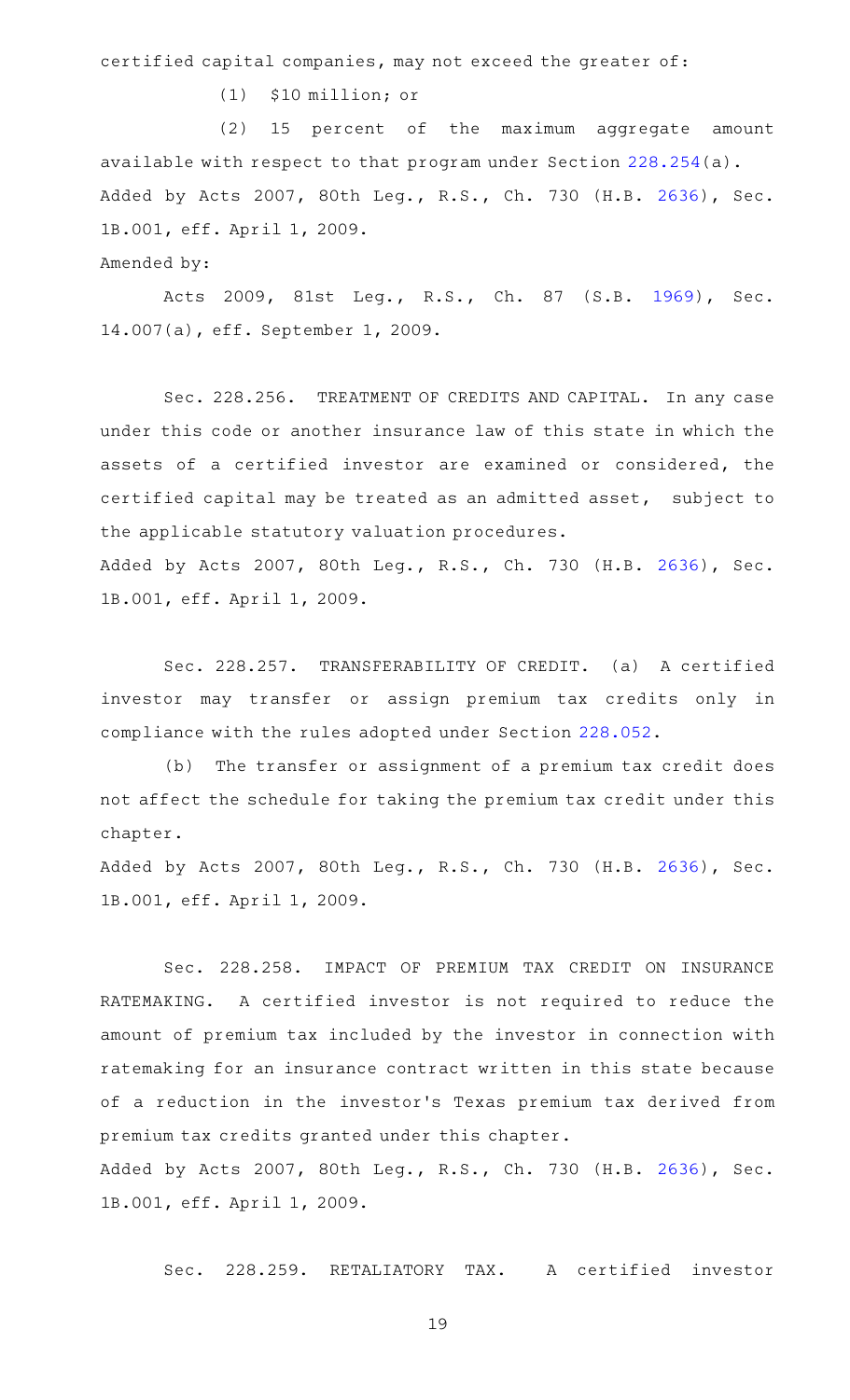claiming a credit against state premium tax liability earned through an investment in a company is not required to pay any additional retaliatory tax levied under Chapter [281](http://www.statutes.legis.state.tx.us/GetStatute.aspx?Code=IN&Value=281) as a result of claiming that credit.

Added by Acts 2007, 80th Leg., R.S., Ch. 730 (H.B. [2636](http://www.legis.state.tx.us/tlodocs/80R/billtext/html/HB02636F.HTM)), Sec. 1B.001, eff. April 1, 2009.

## SUBCHAPTER G. ENFORCEMENT

Sec. 228.301. ANNUAL REVIEW BY COMPTROLLER. (a) The comptroller shall conduct an annual review of each certified capital company to:

(1) ensure that the company:

(A) continues to satisfy the requirements of this chapter; and

(B) has not made any investment in violation of this chapter; and

(2) determine the eligibility status of the company's qualified investments.

(b) Each certified capital company shall pay the cost of the annual review according to a reasonable fee schedule adopted by the comptroller.

Added by Acts 2007, 80th Leg., R.S., Ch. 730 (H.B. [2636](http://www.legis.state.tx.us/tlodocs/80R/billtext/html/HB02636F.HTM)), Sec. 1B.001, eff. April 1, 2009.

Sec. 228.302. DECERTIFICATION OF CERTIFIED CAPITAL COMPANY. (a) A material violation of Section [228.105](http://www.statutes.legis.state.tx.us/GetStatute.aspx?Code=IN&Value=228.105), [228.106](http://www.statutes.legis.state.tx.us/GetStatute.aspx?Code=IN&Value=228.106), [228.107](http://www.statutes.legis.state.tx.us/GetStatute.aspx?Code=IN&Value=228.107), [228.151,](http://www.statutes.legis.state.tx.us/GetStatute.aspx?Code=IN&Value=228.151) [228.152](http://www.statutes.legis.state.tx.us/GetStatute.aspx?Code=IN&Value=228.152), [228.153](http://www.statutes.legis.state.tx.us/GetStatute.aspx?Code=IN&Value=228.153), [228.154,](http://www.statutes.legis.state.tx.us/GetStatute.aspx?Code=IN&Value=228.154) [228.155,](http://www.statutes.legis.state.tx.us/GetStatute.aspx?Code=IN&Value=228.155) [228.156](http://www.statutes.legis.state.tx.us/GetStatute.aspx?Code=IN&Value=228.156), [228.202](http://www.statutes.legis.state.tx.us/GetStatute.aspx?Code=IN&Value=228.202), or [228.204](http://www.statutes.legis.state.tx.us/GetStatute.aspx?Code=IN&Value=228.204) is grounds for decertification of a certified capital company.

(b) If the comptroller determines that a certified capital company is not in compliance with a law listed in Subsection (a), the comptroller shall notify the company 's officers in writing that the company may be subject to decertification after the 120th day after the date the notice is mailed unless the company:

 $(1)$  corrects the deficiencies; and

 $(2)$  returns to compliance with the law.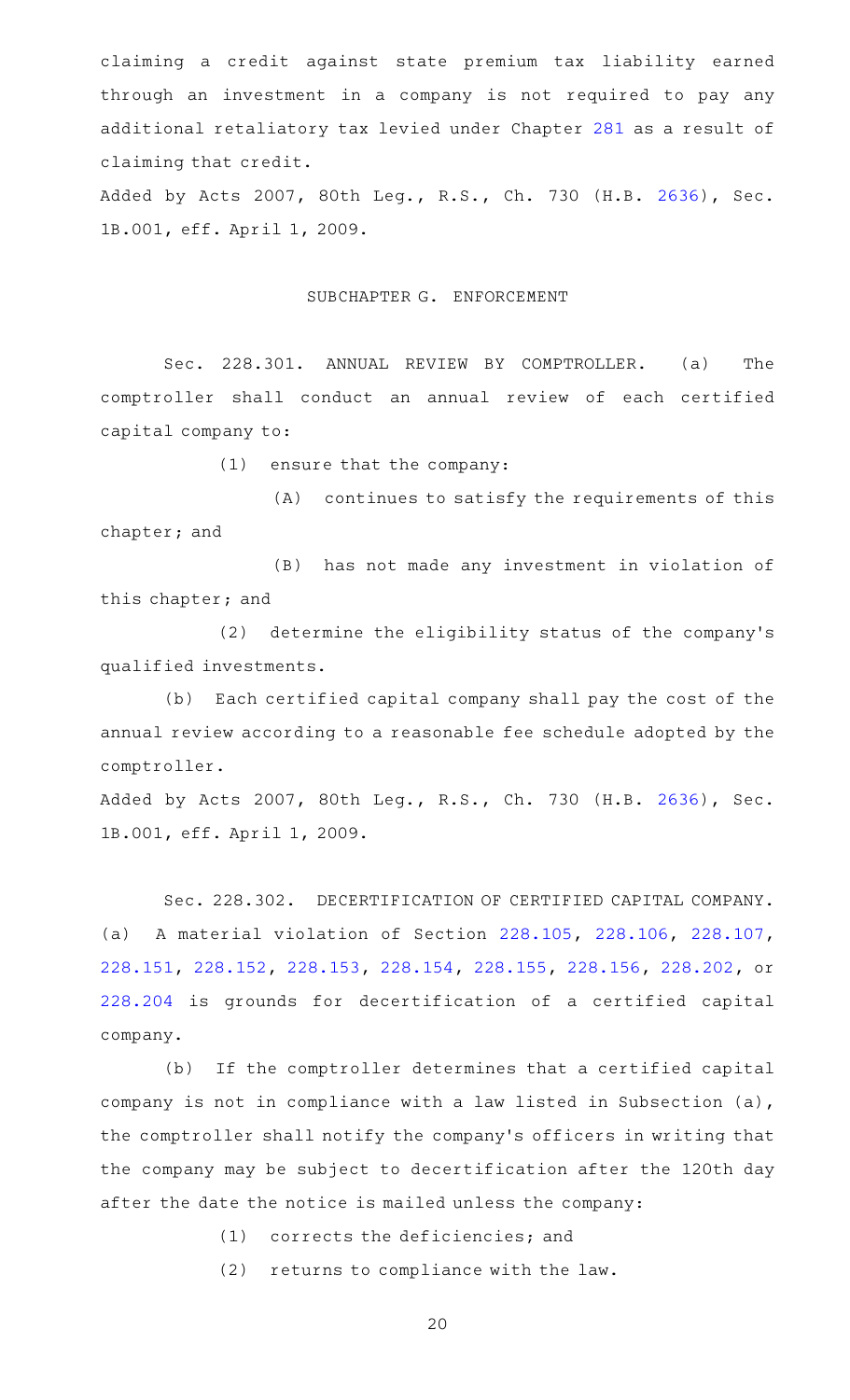(c) The comptroller may decertify a certified capital company, after opportunity for hearing, if the comptroller finds that the company is not in compliance with a law listed in Subsection (a) at the end of the period established by Subsection (b).

 $(c-1)$  Notwithstanding any other provision of this section, the comptroller may decertify a certified capital company if the comptroller receives a request in writing from the certified capital company stating that the certified capital company has made qualified investments in an amount cumulatively equal to 100 percent of the company 's certified capital.

(d) Decertification under this section is effective on receipt of notice of decertification by the certified capital company.

(e) The comptroller shall notify any appropriate state agency of a decertification of a certified capital company. Added by Acts 2007, 80th Leg., R.S., Ch. 730 (H.B. [2636](http://www.legis.state.tx.us/tlodocs/80R/billtext/html/HB02636F.HTM)), Sec. 1B.001, eff. April 1, 2009.

Amended by:

Acts 2015, 84th Leg., R.S., Ch. 53 (H.B. [3031](http://www.legis.state.tx.us/tlodocs/84R/billtext/html/HB03031F.HTM)), Sec. 1, eff. May 21, 2015.

Sec. 228.303. ADMINISTRATIVE PENALTY. (a) The comptroller may impose an administrative penalty on a certified capital company that violates this chapter.

(b) The amount of the penalty may not exceed \$25,000. Each day a violation continues or occurs is a separate violation for the purpose of imposing the penalty. The amount of the penalty shall be based on:

 $(1)$  the seriousness of the violation, including the nature, circumstances, extent, and gravity of the violation;

- $(2)$  the economic harm caused by the violation;
- $(3)$  the history of previous violations;
- $(4)$  the amount necessary to deter a future violation;
- (5) efforts to correct the violation; and
- (6) any other matter that justice may require.

(c) A certified capital company assessed a penalty under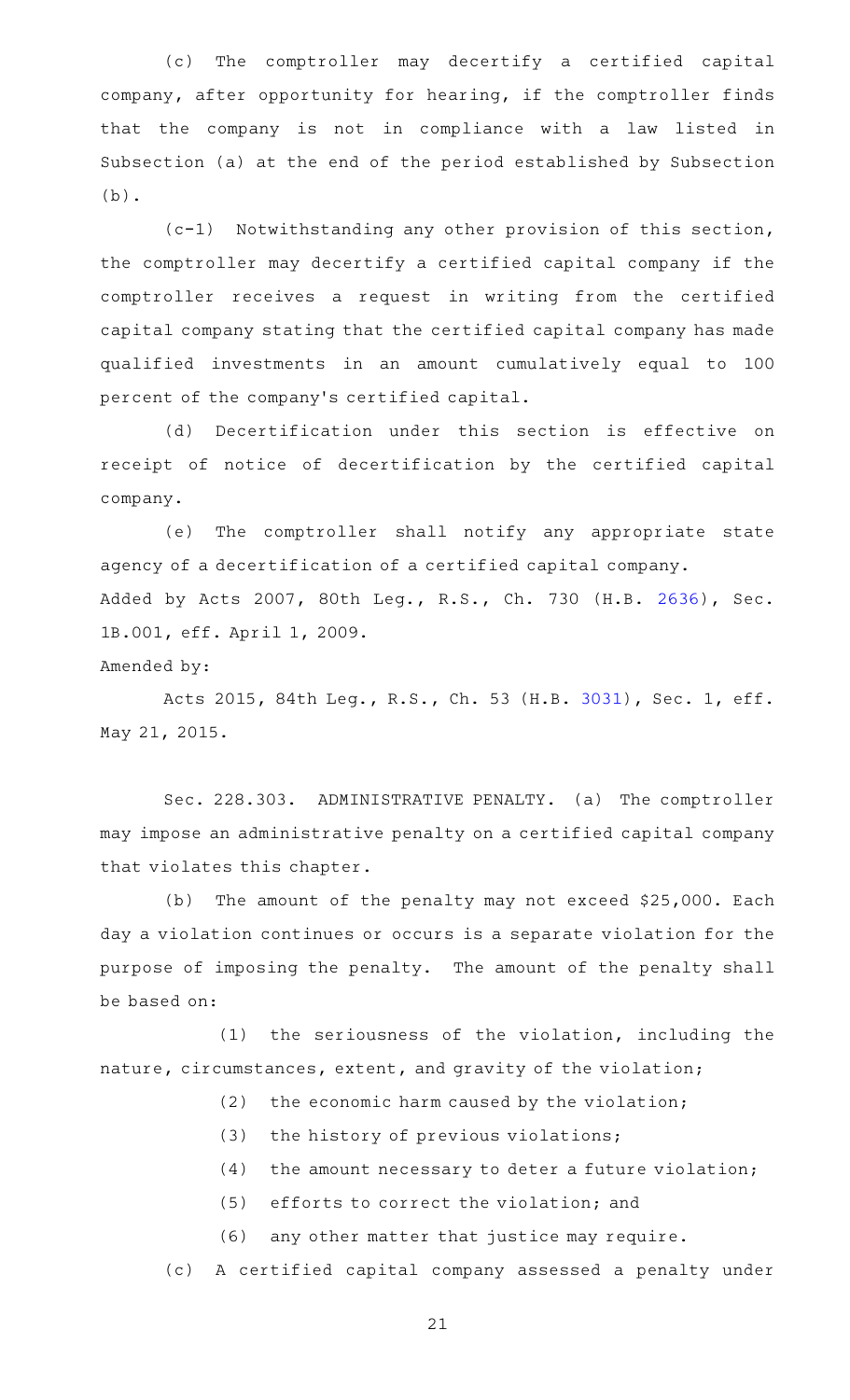this chapter may request a redetermination as provided by Chapter [111,](http://www.statutes.legis.state.tx.us/GetStatute.aspx?Code=TX&Value=111) Tax Code.

(d) The attorney general may sue to collect the penalty.

(e) A proceeding to impose the penalty is a contested case under Chapter [2001,](http://www.statutes.legis.state.tx.us/GetStatute.aspx?Code=GV&Value=2001) Government Code.

Added by Acts 2007, 80th Leg., R.S., Ch. 730 (H.B. [2636](http://www.legis.state.tx.us/tlodocs/80R/billtext/html/HB02636F.HTM)), Sec. 1B.001, eff. April 1, 2009.

SUBCHAPTER H. RECAPTURE AND FORFEITURE OF PREMIUM TAX CREDITS

Sec. 228.351. RECAPTURE AND FORFEITURE OF PREMIUM TAX CREDIT FOLLOWING DECERTIFICATION. (a) Decertification of a certified capital company may, in accordance with this section, cause:

(1) the recapture of premium tax credits previously claimed by the company 's certified investors; and

(2) the forfeiture of future premium tax credits to be claimed by the investors.

(b) Decertification of a certified capital company on or before the third anniversary of the company 's allocation date causes the recapture of any premium tax credits previously claimed and the forfeiture of any future premium tax credits to be claimed by a certified investor with respect to the company.

(c) For a certified capital company that meets the requirements for continued certification under Section [228.151](http://www.statutes.legis.state.tx.us/GetStatute.aspx?Code=IN&Value=228.151)(a) and subsequently fails to meet the requirements for continued certification under Subsection (b) of that section:

(1) any premium tax credit that has been or will be taken by a certified investor on or before the third anniversary of the allocation date is not subject to recapture or forfeiture; and

 $(2)$  any premium tax credit that has been or will be taken by a certified investor after the third anniversary of the company 's allocation date is subject to recapture or forfeiture.

(d) For a certified capital company that has met the requirements for continued certification under Section [228.151](http://www.statutes.legis.state.tx.us/GetStatute.aspx?Code=IN&Value=228.151) and is subsequently decertified:

(1) any premium tax credit that has been or will be